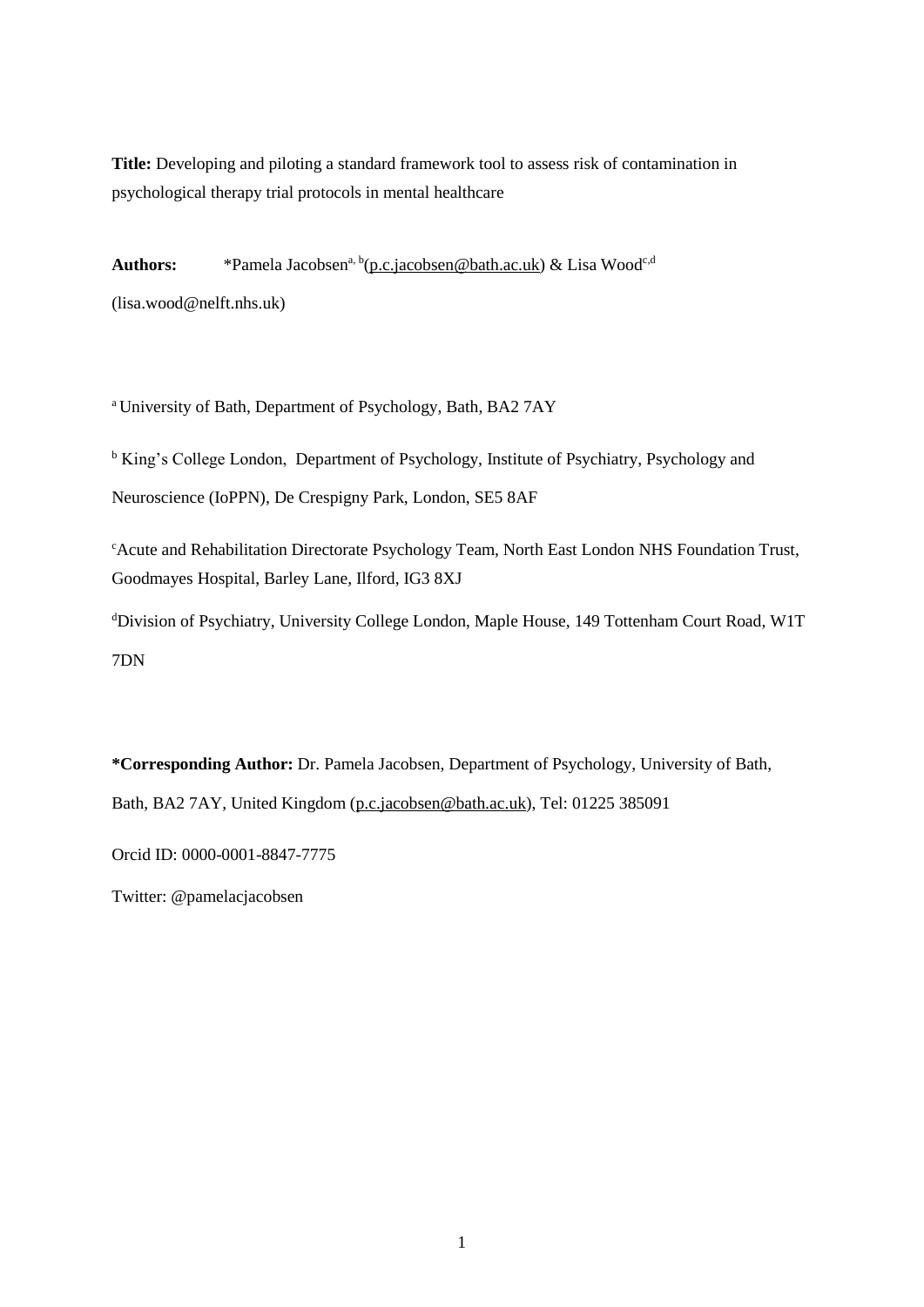# **Developing and piloting a standard framework tool to assess risk of contamination in psychological therapy trial protocols in mental healthcare**

### **Abstract**

**Objective:** The objective of this study was to develop and pilot a standard framework which could be used to assess risk of contamination in psychological therapy trials, at the protocol development stage. **Study Design and Setting:** We developed and piloted a risk of contamination framework on a sample of 100 psychological therapy trial protocols registered on the ISRCTN registry (www.isrctn.com). We assessed all protocols as being low- or high-risk via three possible sources of contamination; 1) participant in control arm, 2) participant in intervention arm, 3) therapist in intervention arm. **Results:** Overall, we found that the risk of contamination across all 3 sources was low for most studies (86/100 trial protocols; 86%). We identified 14 studies which had a potentially high risk for contamination. The majority of these  $(N=10)$  were identified as risk of contamination arising from a therapist in the intervention arm.

**Conclusion:** The risk of contamination framework we piloted in this study could be a helpful tool for researchers aiming to identify and manage risk of contamination in their trial protocol development. We found that the risk of contamination was relatively low in the psychological therapy trials we sampled for this study, as measured by our framework, and could usually be mitigated through reasonable adjustments to the study design.

**Keywords:** Clinical Trial; Clinical Trial Protocol; Registries; Research Design; Research Methodology; Psychotherapy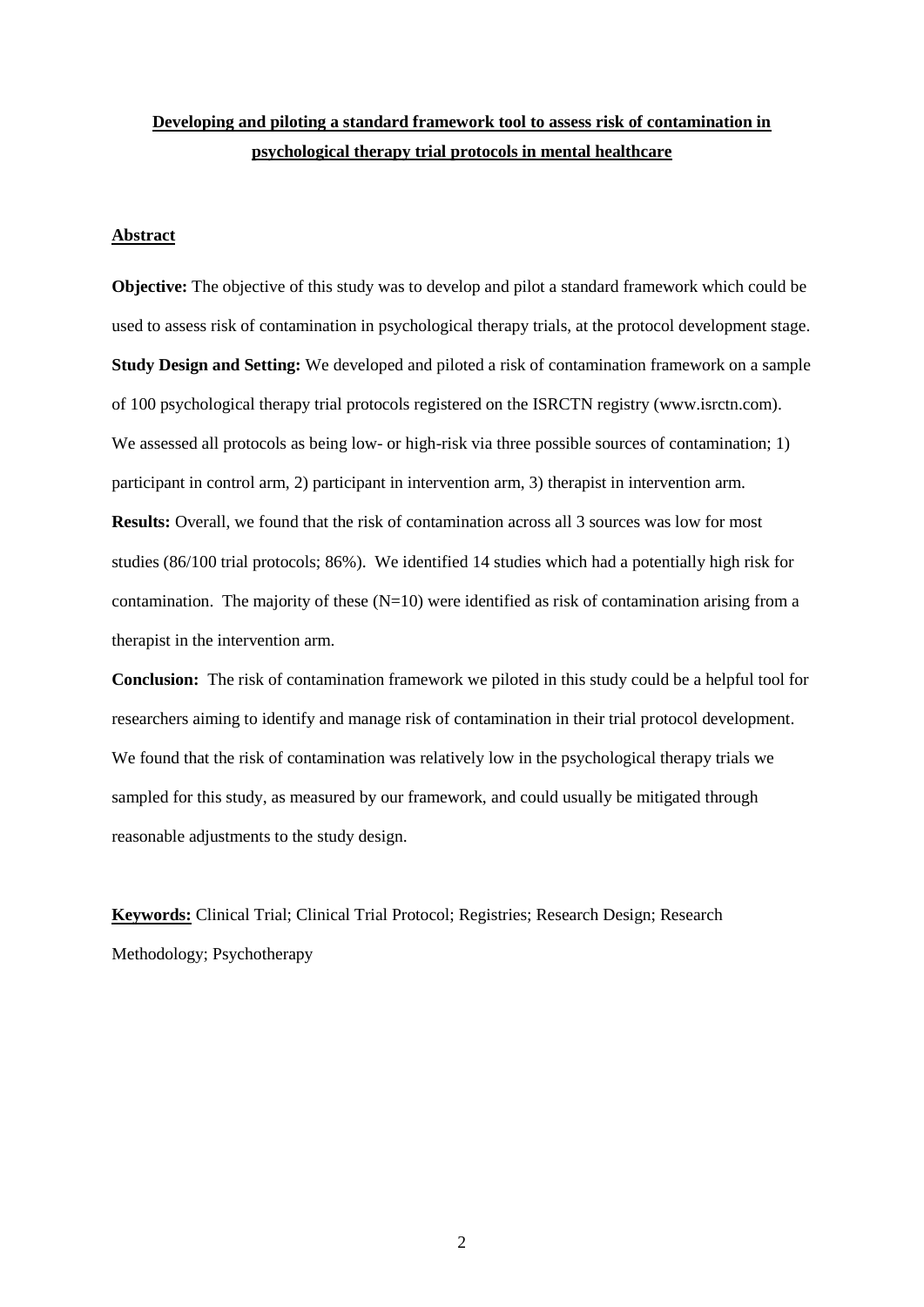## **What is new**

- **Contamination between intervention and control arms is often a concern in complex intervention trials because participants are often not masked to condition**
- **We developed and tested out a simple framework tool that can be used at the stage of protocol development in clinical trials to assess the risk of contamination**
- **We focused on the plausible routes by which contamination between arms might occur for more realistic risk assessment**
- **We found that risk of contamination was low in 86% of sampled trial protocols, as measured by our tool.**
- **Risk of contamination should be assessed at the protocol development stage of planning a trial, and using this standard framework would improve decision making around any necessary design adjustments required to reduce contamination risk**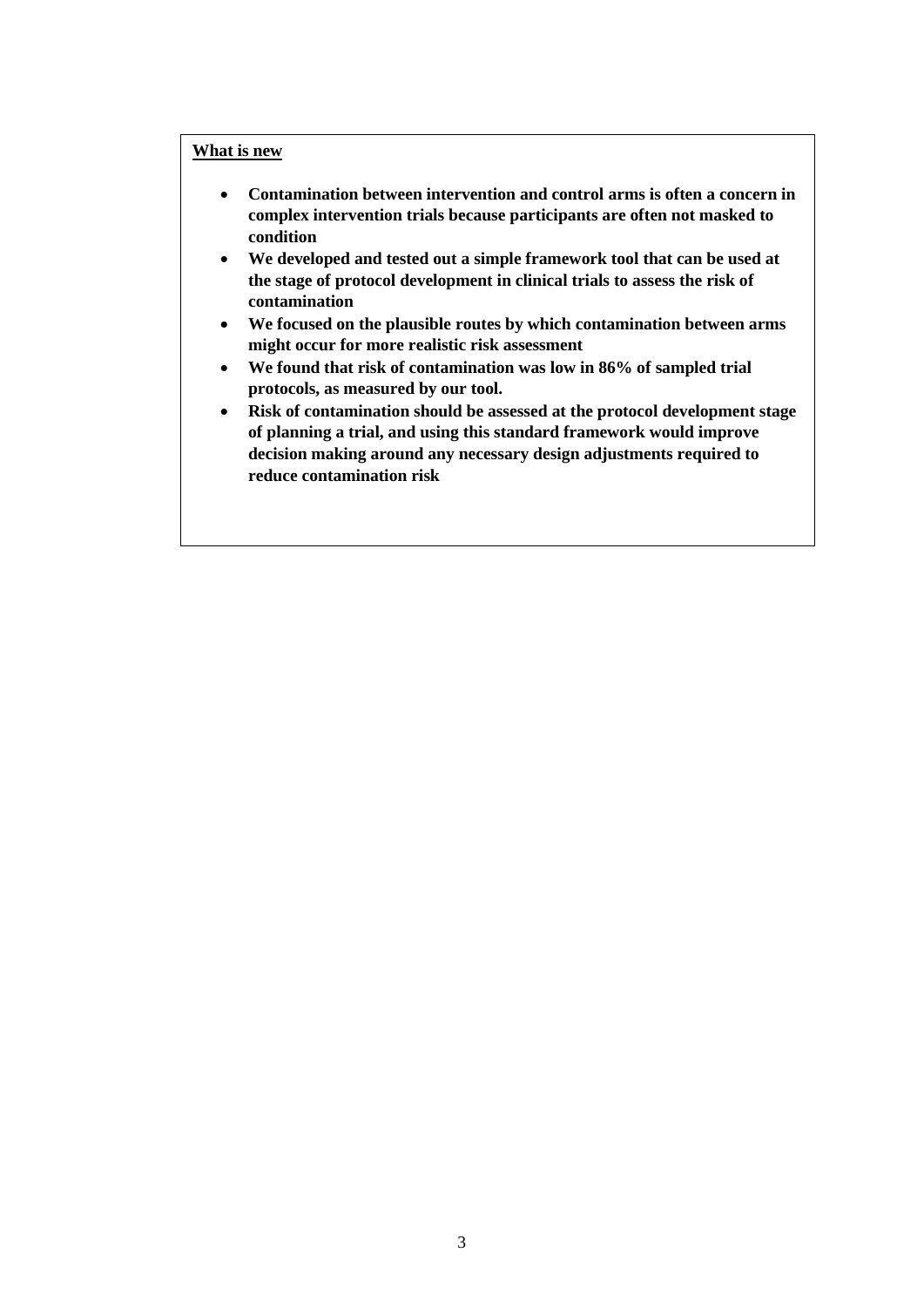#### **Introduction**

Complex healthcare interventions have been defined as interventions which are non-standard, have different forms in different contexts, but still conform to specific, theory-driven processes (Hawe, Sheill, & Riley, 2004). Psychological therapies are considered a form of complex intervention due to having several interacting components and processes, which underpin the intervention (Magill, Knight, McCrone, Ismail, & Landau, 2019). The development and evaluation of high-quality complex healthcare interventions is dependent on the use of rigorous research methodology. The Medical Research Council (MRC) (Craig et al., 2008) guidelines for complex intervention development and evaluation state that, wherever possible, it is best practice is to undertake an individually-randomised controlled trial (RCT) design in order to minimise bias. Individual RCTs minimise many forms of bias including selection bias, performance bias, detection bias, and attrition bias (Higgins & Green, 2011), and thus are considered the most robust means of evaluating complex interventions.

Wherever possible, RCTs are designed so that participants do not know whether they are receiving the intervention or the control treatment (often referred to as 'single-blind' in drug trials). However, for psychological therapy trials it is less possible to mask participant allocation as a well-delivered collaborative therapy would involve full disclosure of the type of therapeutic intervention. There may be some ability to mask the intervention if there is an active control, which is the delivery of non-specific therapy factors such as time and attention from an empathic therapist. However, for psychological therapy trials where the control condition is a treatment as usual (TAU) or a waitlist control, participants may be much more likely to be able to accurately discern aware of which arm of the trial they are have been allocated to. Given that masking to treatment allocation is often difficult to achieve in psychological therapy trials for these reasons, a concern that often arises at the design stage is that of how to minimise the risk of contamination*.* Contamination is the process whereby an intervention intended for members of one arm (the experimental intervention or treatment arm) is received by members of another (the control) (Keogh-Brown et al., 2007).Participants in the control arm could potentially access treatment strategies from the intervention arm due to the intervention comprising transportable components which are difficult to confine (Magill et al., 2019). This can lead to an underestimate of the true effectiveness of the intervention. Using a cluster randomised design is often suggested where the risk of contamination is judged to be considerable. However, cluster randomised designs where groups, rather than individuals, are the unit of randomisation, are not without their drawbacks. Torgerson (2001) has argued that cluster randomised trials usually require much larger sample sizes, making them more expensive and time-consuming, and are susceptible to recruitment bias. It is therefore important to first be sure that contamination is a real, rather than a hypothetical threat, before alternatives to individual randomisation are considered.

4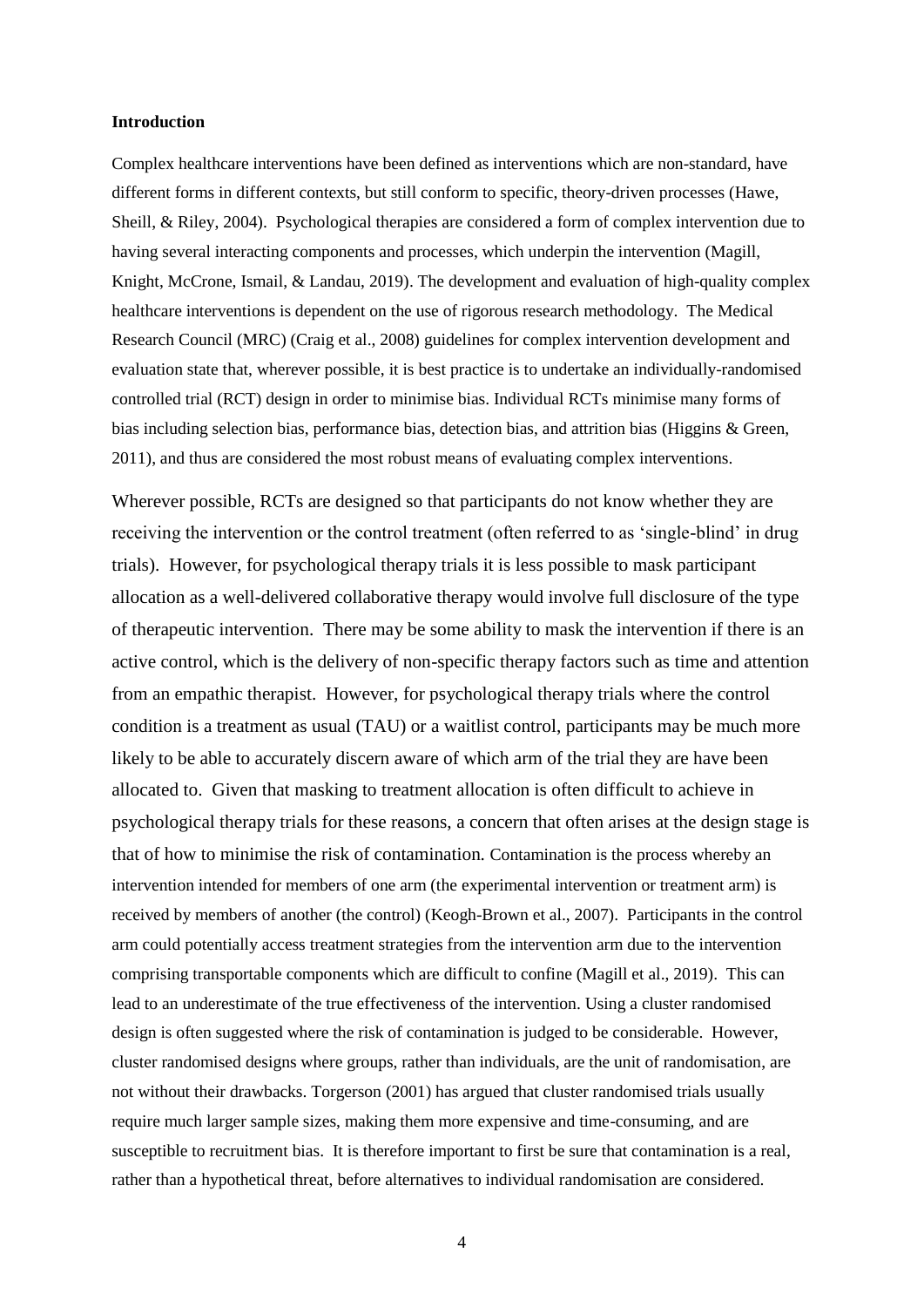Previous studies have shown that contamination rates for complex intervention trials are not insignificant. A large review of complex educational interventions  $(n=235)$  found a median level of 24% contamination in participants (Keogh-Brown et al., 2007). Moreover, a recent systematic scoping review of 234 complex mental health intervention studies, identified contamination levels of 13% (of the 10% studies which reported on contamination) (Magill et al., 2019).

Assessing the risk of contamination at the design stage of a psychological therapy trial is challenging. Identifying possible opportunities for contact between participants in the intervention and control arms is not sufficient to indicate a high risk of contamination in of itself. This is because participants simply talking to one another about their therapy does not necessarily constitute contamination, unless it alters the behaviour of those in the control group in some meaningful way. For example, the likelihood of participants being able to pass on psychological skills or strategies learnt within psychological therapy to control participants is unlikely, even when they are sharing a confined treatment environment (e.g. acute mental health inpatient ward). Likelihood of transmission of the socalled 'active ingredients' of a psychological therapy, via therapists or participants in the intervention arm, will depend on several factors, including what the intervention is, and how it is delivered. For example, Magill et al. (2019) identified in their review, that contamination was only a concern when clinicians were delivering treatment in both arms of the trial. It has also been argued that substantial contamination can be tolerated before resorting to a cluster randomised trial, and that contamination can be dealt with appropriately in individual RCT designs, for example, through initial monitoring using a feasibility RCT, consideration of larger sample size and effect sizes (Torgerson, 2001). Other methods for controlling of contamination have included ensuring that clinicians do not offer treatment across multiple trial arms, and informing participants only of the treatment they are receiving.

Choosing appropriate design modifications to minimise any potential risk of contamination therefore includes a broader range of choices for the researcher than simply switching from an individual, to a cluster randomised design. To date however, there is no standard tool which researchers can use at the design stage of a psychological therapy trial to help guide these choices in an informed way. The development and dissemination of such a tool could help researchers make proportionate decisions about how to minimise contamination risk, and to identify where processes are needed to monitor and record any contamination which may occur during the trial (e.g. recording therapy sessions in both intervention and control arm if delivered by the same therapist). Our aim for the current study was therefore to develop a framework to assess potential risk of contamination in psychological therapy trials in mental healthcare, and to pilot it on a sample of protocols from a major trials registry to assess its utility. We also aimed to report on the strategies incorporated into the sample protocols to minimise contamination. Our focus was on assessment of risk at the design phases of a trial (i.e. before a trial starts recruitment), and not assessment of any actual contamination which may have

5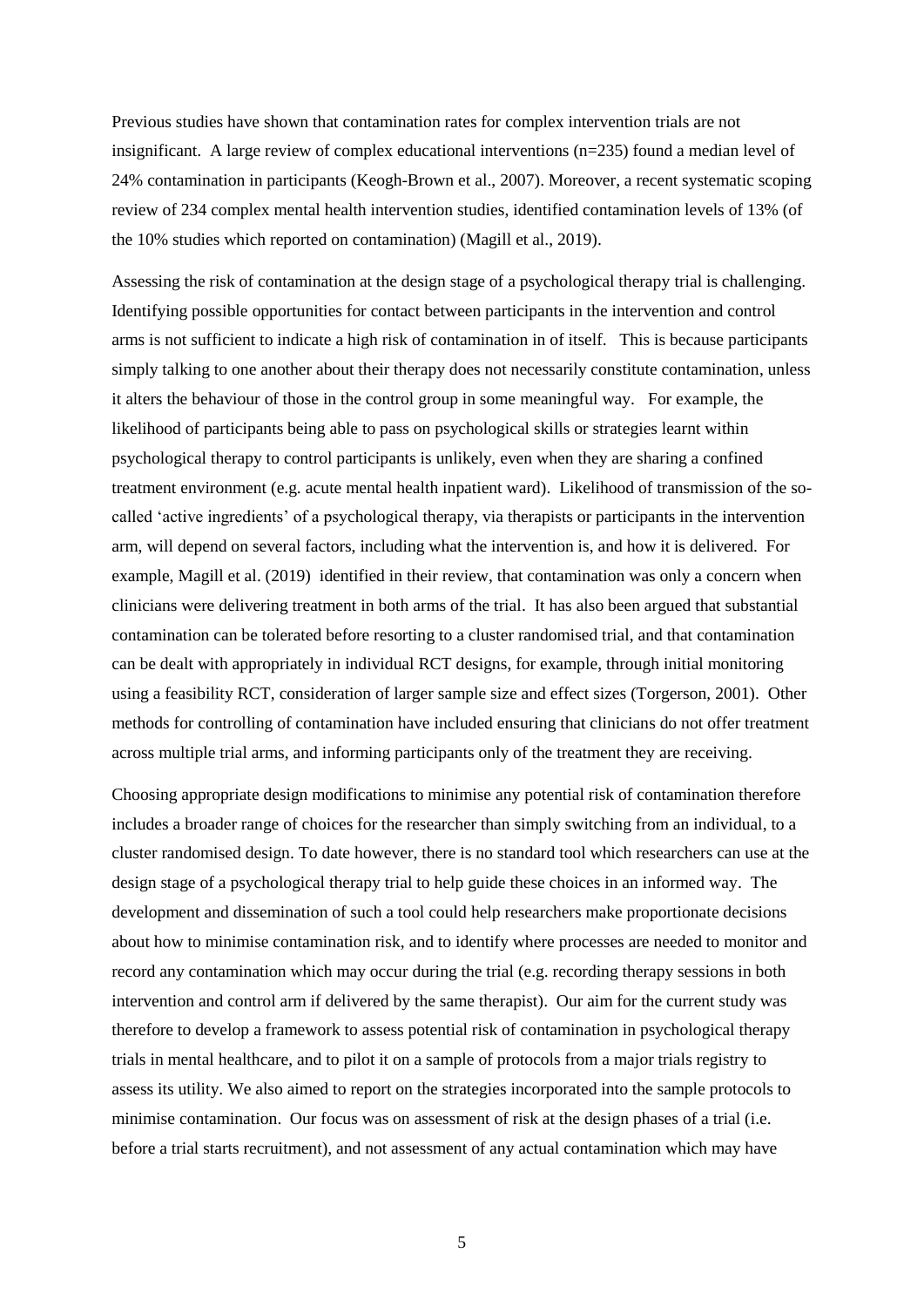arisen after completion of the trial, hence the focus on trial protocols, and not reports of completed trials.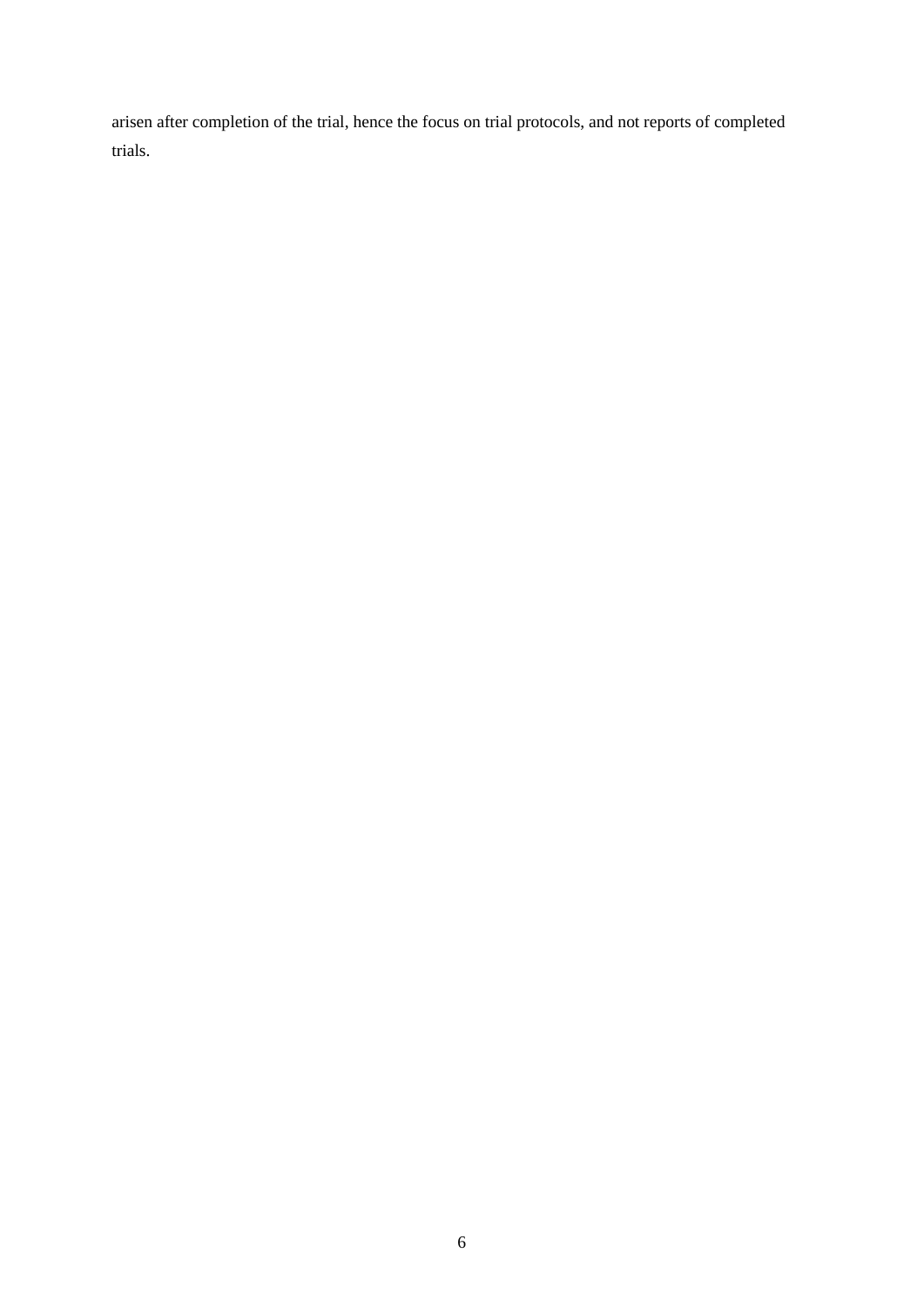#### **Method**

### *Development of framework*

Initially, relevant literature was identified which explored the sources of contamination in trials of educational interventions, including a Delphi study of experts' opinion. (Howe, Keogh-Brown, Miles, & Bachmann, 2007; Keogh-Brown et al., 2007)

From this, we identified three main sources of contamination from their findings which would be applicable to mental healthcare trials. These were: A) participant in control arm accesses treatment in the intervention arm themselves; B) participant in intervention arm passes treatment on to participant in control arm; C) therapist providing treatment in intervention arm passes treatment on to participant in control arm. In order to develop the framework, we identified examples of trial design which would exemplify either a high or low risk of contamination via each particular source (see supplementary material for a copy of the framework). For example, for contamination source A, if the treatment in the intervention arm is freely available outside of the trial, such as a commercially available and widely-known therapy app, then a participant in the control group may access it themselves (high risk). However, if the treatment involved a new app which was not yet commercially available, and required a personalised log-in provided by the trial team, then it is unlikely a participant in the control group could access it themselves (low risk). Whilst recognising that a probabilistic risk assessment will always be on a spectrum to some degree from low to high risk, we decided to choose a binary rating scale in order to focus on a broad judgement of balance of probabilities, rather than an arbitrary quantitative rating. We then piloted the framework on a representative sample of psychological trial protocols for mental healthcare trials from a major international trials registry (ISRCTN).

### *Identification and selection of trial protocols*

We identified psychological therapy trial protocols on the ISRCTN registry (isrctn.com), with registration dates (date assigned), under mental and behavioural disorders, in the 24 months from 1st April 2016-31<sup>st</sup> March 2018. Reasons for exclusion for trials categorised as mental and behavioural disorders, but not meeting criteria for psychological therapy trials as below, were recorded (see supplementary material for criteria).

## *Data extraction and ratings of protocols*

We extracted relevant data from the ISRCTN record. This included general descriptive information about the trial, following the standard headings on the trial registry record (e.g. country of recruitment, recruitment target). Recruitment status and overall trial status (e.g. ongoing or completed) were correct as of date of data extraction (Sep-Nov 2018). We referred to documents linked to the ISRCTN record on the website (e.g. journal paper of protocol, or published results) where they were available if we needed to supplement or clarify information in the trial record.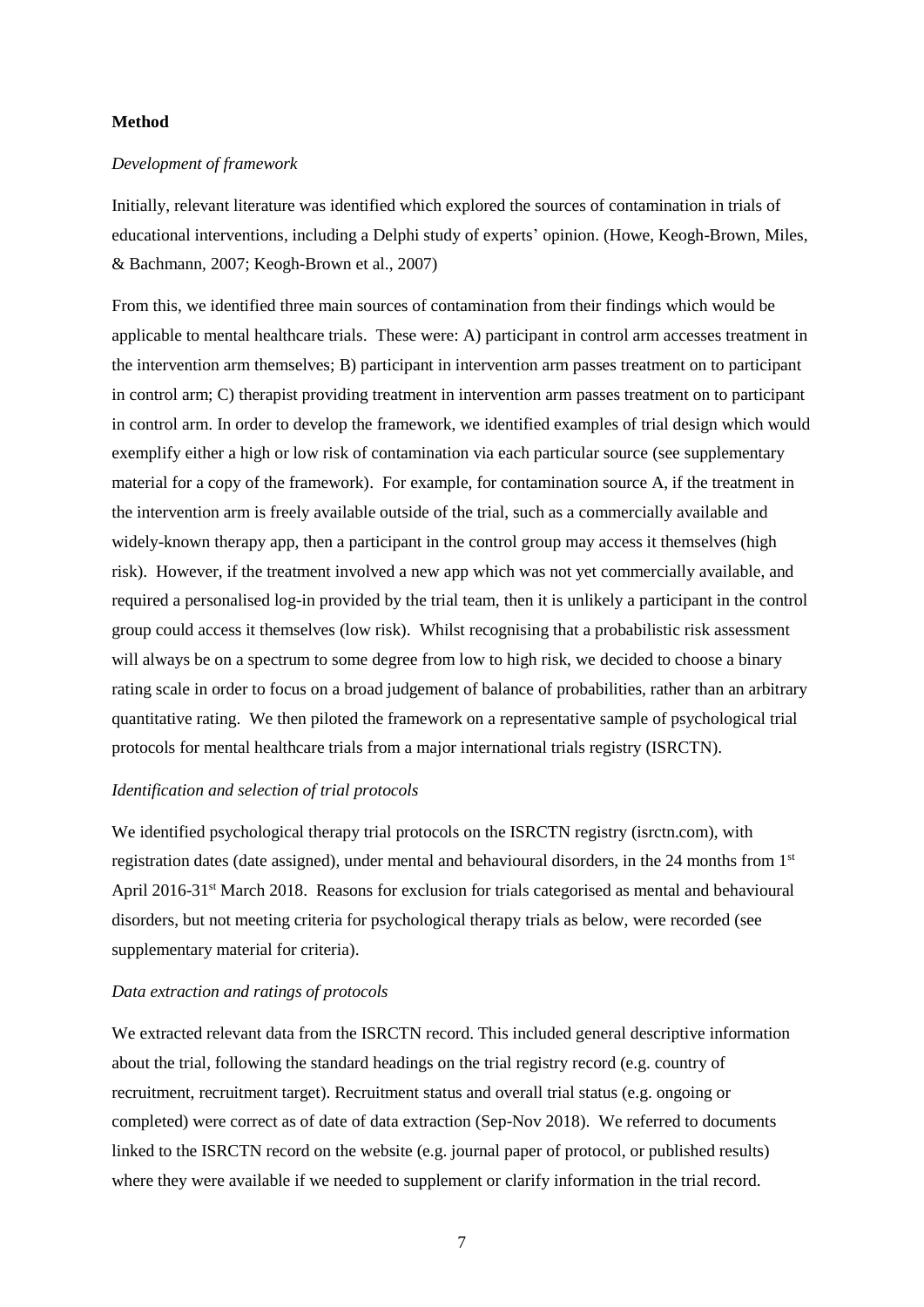Where journal articles or other documents were not already linked to the record on the ISRCTN website we did not do a separate search.

We first assessed all trial protocols using the TIDIER tool (Hoffmann, Glasziou, & Boutron, 2014), in order to report how well the intervention was described in the protocol. This was relevant to the aims of the study, as information about how the intervention is delivered, and by whom, affects judgements about risk of contamination (e.g. whether the same or separate therapists are used in the intervention and control arms). In line with the published guidance by Hoffman et al. (2014), we omitted items 10 (modifications during study) and 12 (actual treatment fidelity) of the tool , as we were assessing protocols only, rather than reports of completed trials and these items are not applicable at the protocol stage.

All trial registry records were independently double-rated by the authors PJ and LW, using both the TIDIER tool and the risk of contamination tool developed for this study. Firstly, as part of a calibration and training check we each rated the first 10 records, then cross-referenced and discussed any discrepancies to reach a consensus. We each then went on to independently rate the remaining 90 records, before again cross-referencing and reaching a consensus after discussion on any ratings where there was a discrepancy. For any studies which were identified as a potential high risk of contamination risk under any category (A-participant in control arm, B-participant in intervention aim, C-therapist in intervention arm), we also recorded whether there was any explicit reference to design modifications in the protocol to address any potential risks.

#### **Results**

### *Search results*

We found 2291 trial registry records with registration dates between April 2016 and March 2018, 325 of which were categorised under 'Mental and Behavioural Disorders'. The first author (PJ) read the registry record for these 325 studies, and assessed them against the inclusion/exclusion criteria. A total of N=225 studies were excluded at this stage, leaving N=100 studies meeting inclusion criteria as a psychological therapy trial for a mental healthcare condition. These 100 studies went on to be double-rated by both authors as described in the method using 1) TIDIER tool and 2) risk of contamination tool. The search process is shown in Figure 1 as a flow-diagram, following the standard PRISMA diagram used in systematic reviews (Moher, Liberati, Tetzlaff, & Altman, 2009).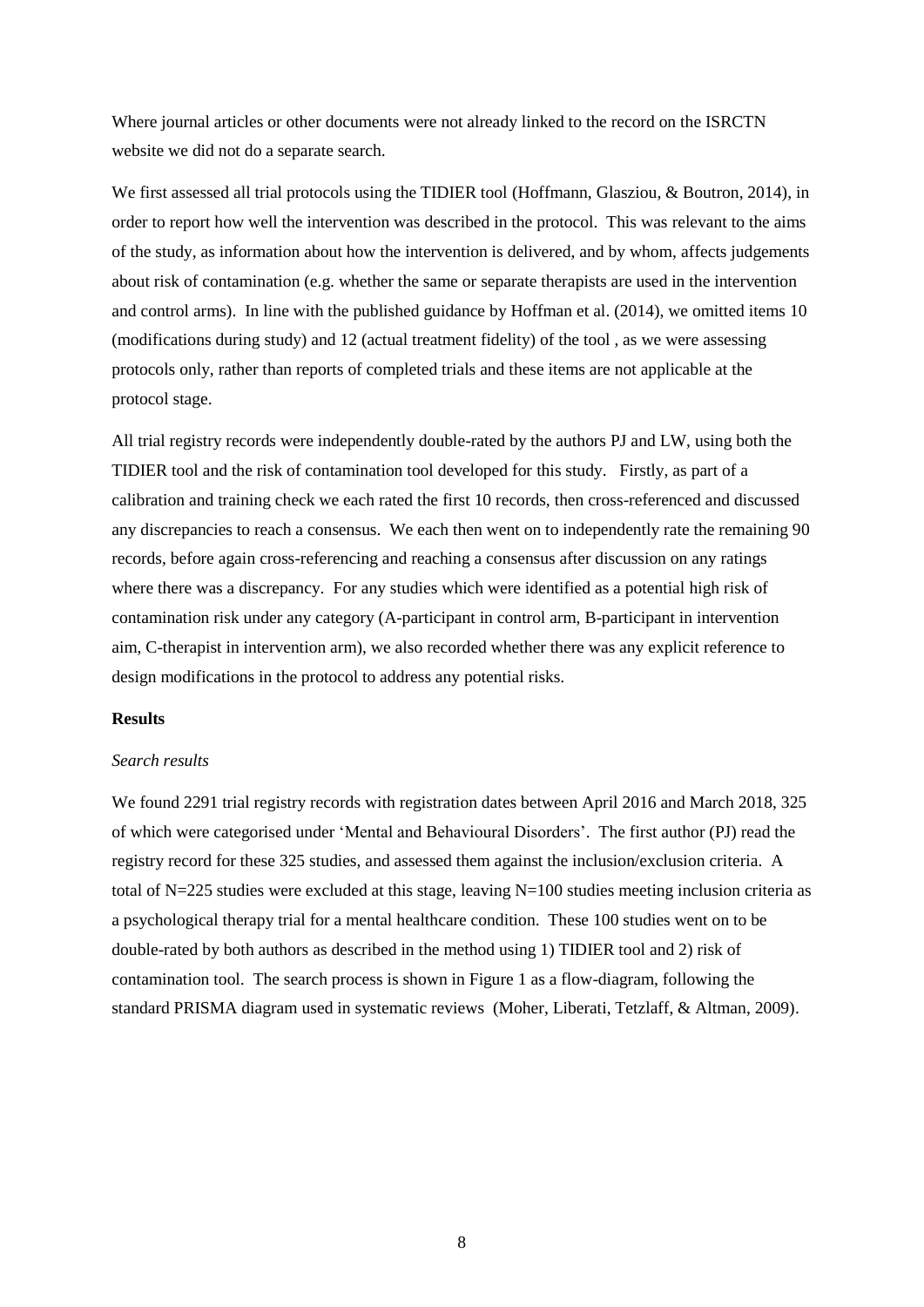## **Figure 1: Search Results from ISRCTN registry**

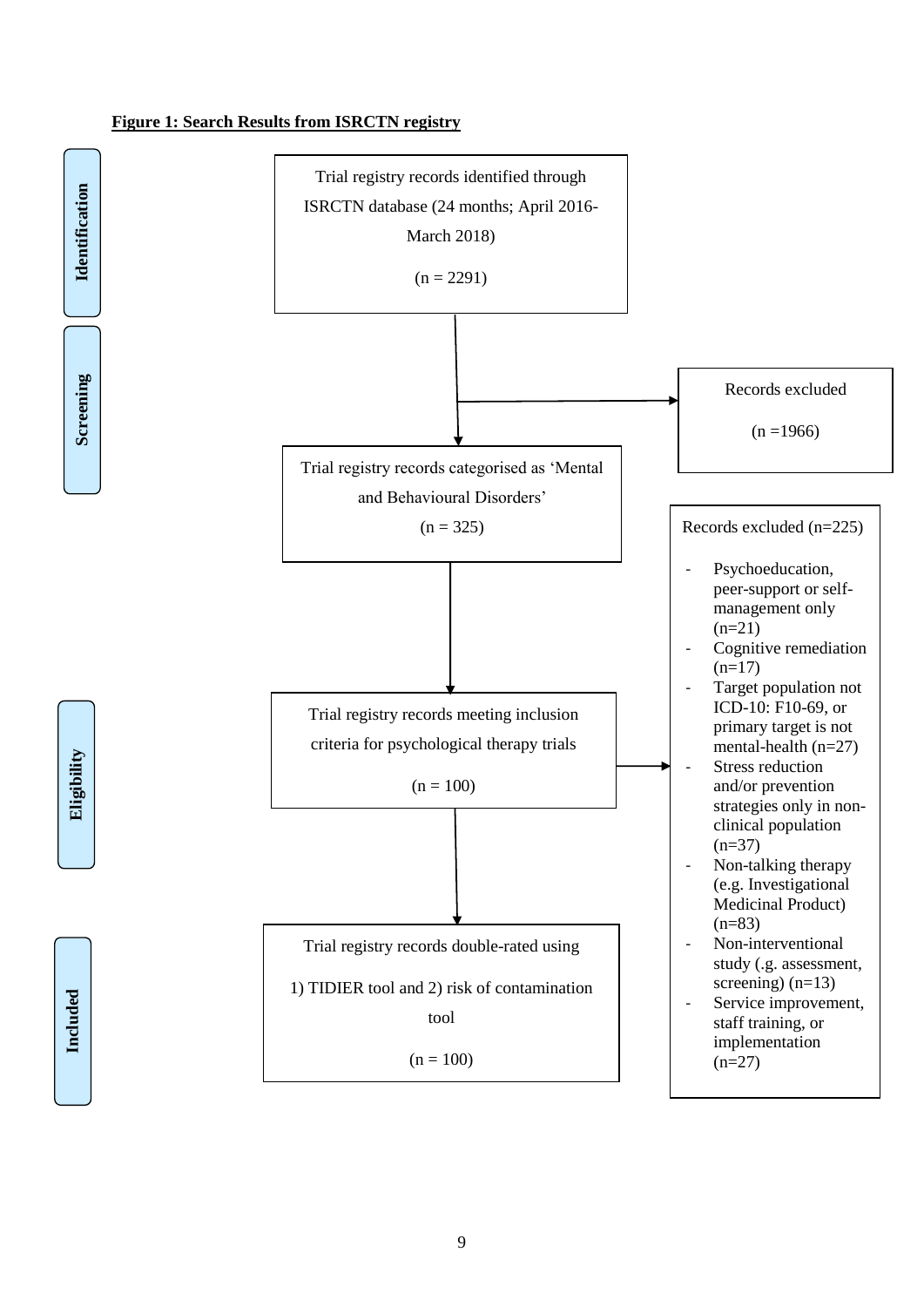### *Characteristics of included studies*

Included studies are summarised in Table 1. Approximately half of trials were ongoing (48%), although only a quarter of them were still recruiting (24%). Only half of trials were prospectively registered (51%). The majority of trials were recruiting participants in Europe (82%), were government funded (45%), and recruited adults only (77%). The most common treatment target was mood disorders (27%). Trials were relatively small in size, with almost a third of studies reporting a recruitment target of 50 or less (29%) and only 24% of trials reporting a target of over 200 participants. The majority of trials were individually randomised controlled trials (77%), and used treatment as usual (TAU) as a comparator arm (37%). The most common therapy type was cognitivebehavioural therapy (61%), and was delivered on an individual basis (41%). Although still a minority, we noted that a quarter of studies involved a digital health intervention (25%).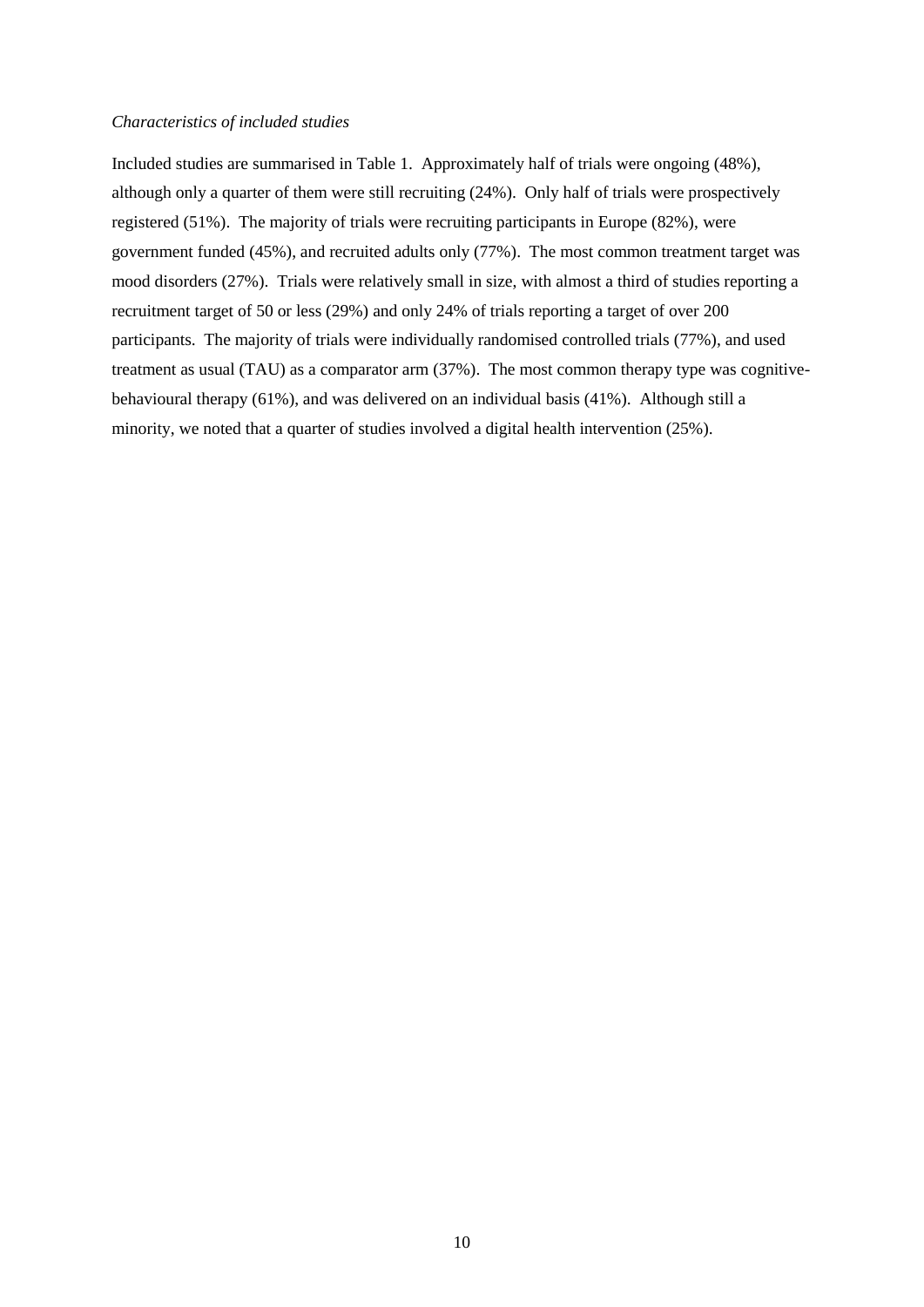# **Table 1: Characteristics of included studies**

|                                              | Frequency (N=100) |
|----------------------------------------------|-------------------|
| <b>Trial Registration</b>                    |                   |
| Prospective                                  | 51 (51%)          |
| Retrospective                                | 49 (49%)          |
| <b>Trial Status</b>                          |                   |
| Ongoing                                      | 48 (48%)          |
| Completed                                    | 52 (52%)          |
| <b>Recruitment Status</b>                    |                   |
| Recruiting                                   | 24 (24%)          |
| No longer recruiting                         | 76 (76%)          |
| <b>Continent of Recruitment</b>              |                   |
| Europe                                       |                   |
| $-UK$                                        | 50 (50%)          |
| - Other                                      | 32 (32%)          |
| Africa                                       | 4(4%)             |
| Asia                                         | 3(3%)             |
| North America                                | 3(3%)             |
| South America                                | 2(2%)             |
| Australasia                                  | 2(2%)             |
| Multiple                                     | 4(4%)             |
| <b>Continent of Study Sponsor</b>            |                   |
| Europe                                       |                   |
| $- UK$                                       | 52 (52%)          |
| - Other                                      | 37 (37%)          |
| Africa                                       | $0(0\%)$          |
| Asia                                         | 2(2%)             |
| North America                                | 5(5%)             |
| South America                                | 2(2%)             |
| Australasia                                  | 2(2%)             |
| <b>Participants</b>                          |                   |
| Adults only $(18+)$                          | 77 (77%)          |
| Children only $(\langle 18 \rangle)$         | 5(5%)             |
| <b>Both</b>                                  | 18 (18%)          |
| <b>Treatment target in ICD-10 categories</b> |                   |
| F10-19 (Substance misuse)                    | 13 (13%)          |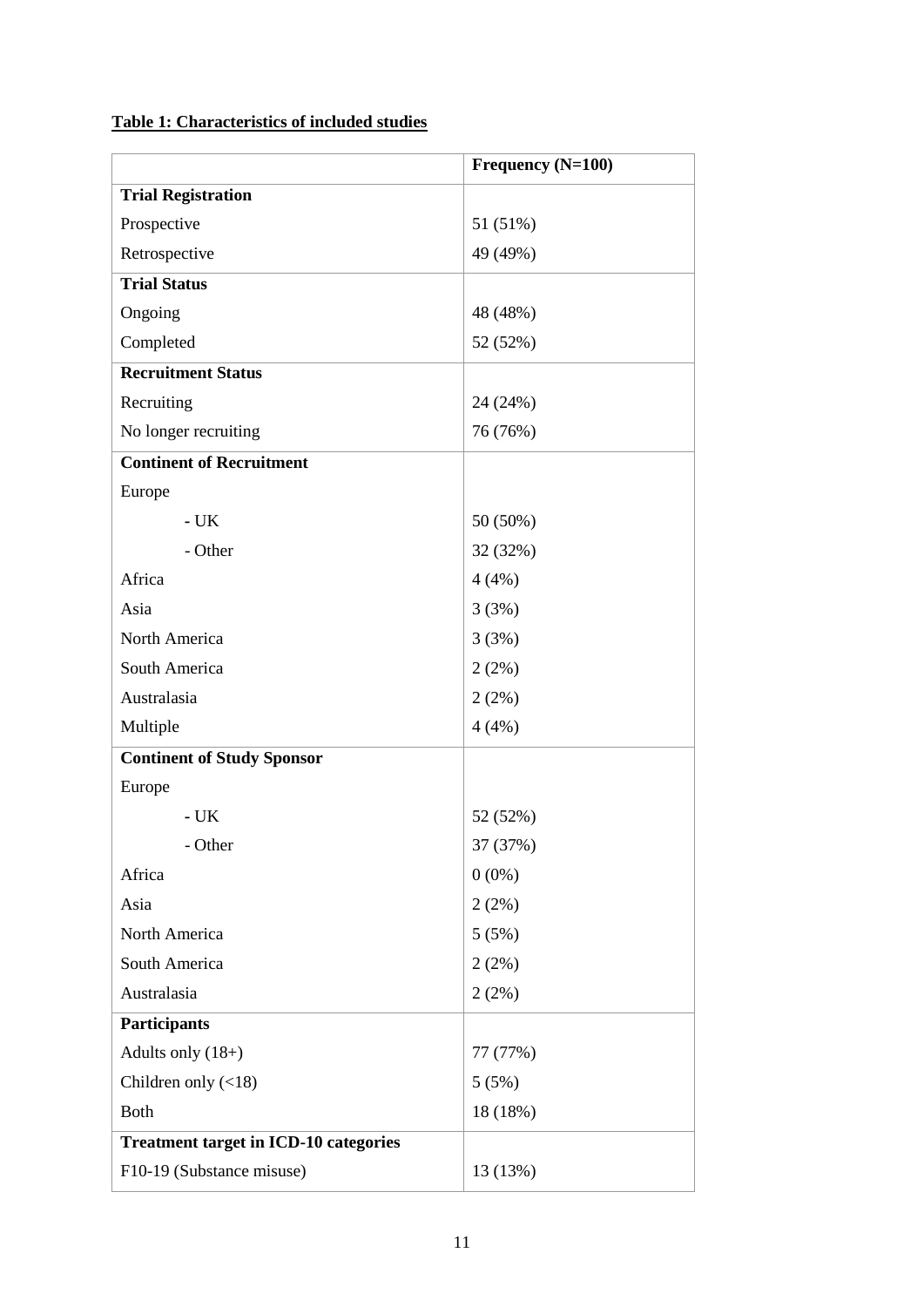| F20-29 (Schizophrenia-spectrum)                | $11(11\%)$ |
|------------------------------------------------|------------|
| F30-39 (Mood disorder)                         | 27 (27%)   |
| F40-49 (Anxiety disorders)                     | 18 (18%)   |
| F50-59 (Behavioural syndromes)                 | 8(8%)      |
| F60-69 (Personality disorder)                  | 6(6%)      |
| No diagnosis                                   | 17 (17%)   |
| Recruitment target (across all arms)           |            |
| 20-50                                          | 29 (29%)   |
| 51-100                                         | 27 (27%)   |
| 101-200                                        | 20 (20%)   |
| 201-500                                        | 12 (12%)   |
| >500                                           | 12(12%)    |
| <b>Funder type</b>                             |            |
| Government                                     | 45 (45%)   |
| Research council/organisation                  | 18 (18%)   |
| Charity                                        | 15 (15%)   |
| Hospital/Treatment Centre                      | 7(7%)      |
| University/Education                           | 6(6%)      |
| Industry                                       | 4(4%)      |
| <b>Investigator Funded</b>                     | 2(2%)      |
| Professional Society                           | $1(1\%)$   |
| Not stated                                     | 2(2%)      |
| <b>Study Design</b>                            |            |
| Randomised Controlled Trial (RCT) <sup>1</sup> | 77 (77%)   |
| <b>Cluster RCT</b>                             | 5(5%)      |
| Non-randomised controlled trial                | $1(1\%)$   |
| Pilot/feasibility trial (no control group)     | $11(11\%)$ |
|                                                |            |
| Observational study (no control group)         | 6(6%)      |
| <b>Comparator Condition</b>                    |            |
| Treatment as usual $(TAU)^2$                   | 37 (37%)   |
| Active therapy                                 | 25 (25%)   |
| Wait-list control                              | 15 (15%)   |
|                                                | 6(6%)      |

Includes 1 study with a 2<sup>nd</sup> non-RCT phase (patient preference allocation), and 1 study with 1 RCT site and 1 non-RCT site 2 Includes 1 study with a control condition described as 'enhanced' TAU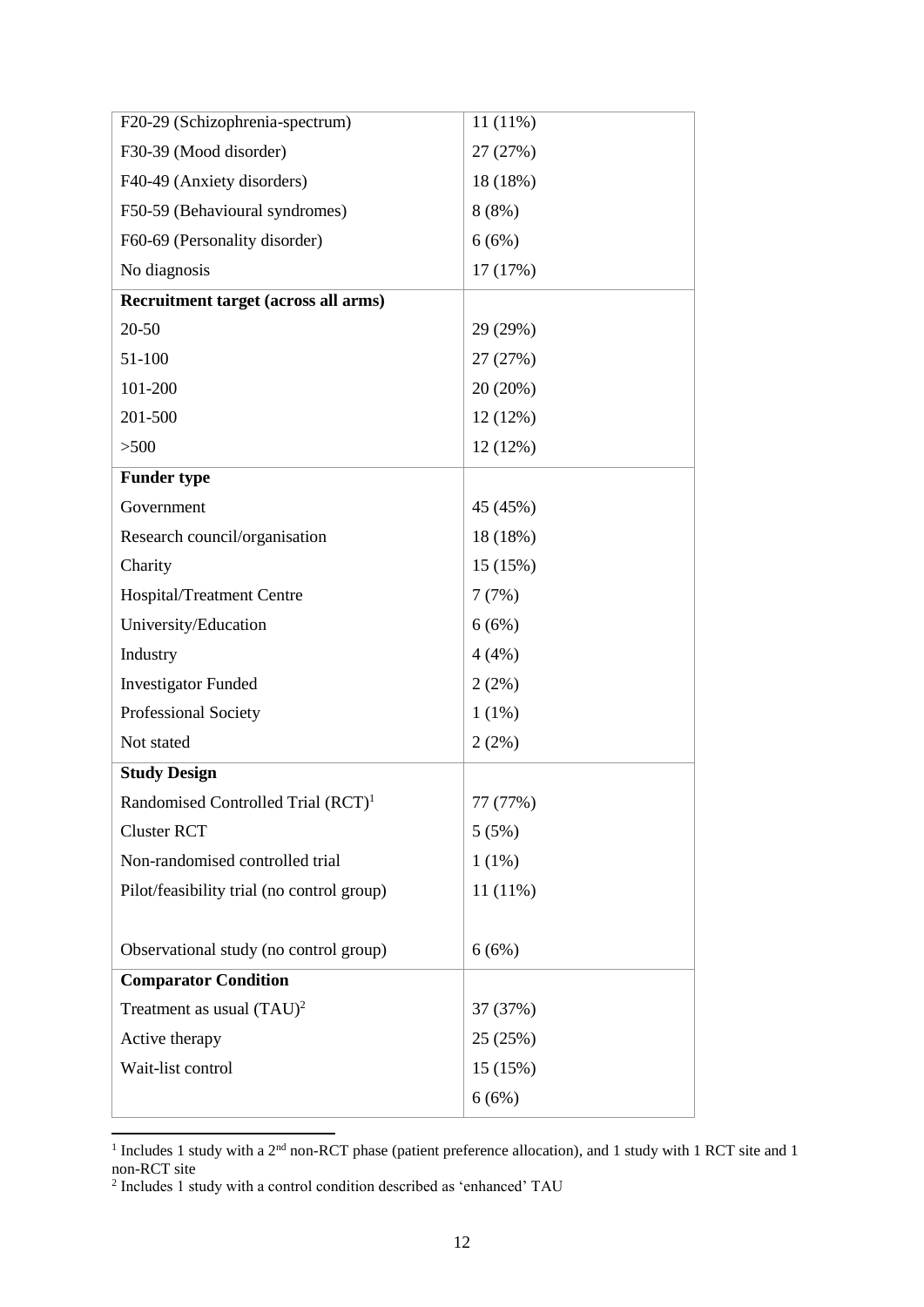| 17 (17%)   |
|------------|
|            |
|            |
| 61(61%)    |
| 6(6%)      |
| 2(2%)      |
| 2(2%)      |
| 3(3%)      |
| 15 (15%)   |
|            |
| $11(11\%)$ |
|            |
|            |
| 41 (41%)   |
|            |
| 20 (20%)   |
| 3(3%)      |
| 9(9%)      |
| 2(2%)      |
|            |
| 16(15%)    |
|            |
|            |
|            |
|            |
| 9(9%)      |
|            |
|            |
|            |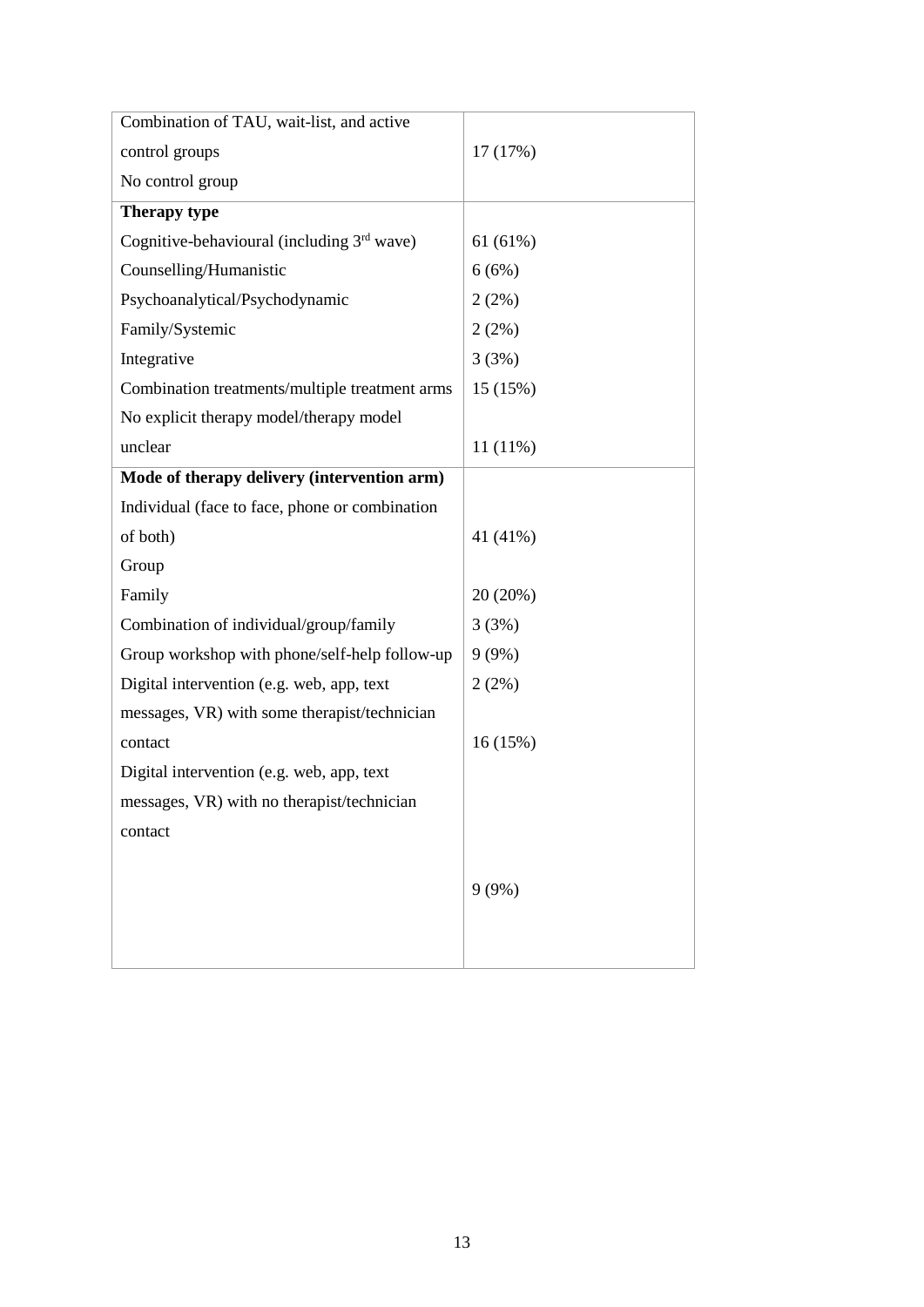### *Quality of intervention descriptions*

Assessment of studies using the TIDIER tool showed considerable disparity between how well interventions were described between different studies, and between different items on the TIDIER checklist across studies. Results are summarised in Table 2. Areas which were generally described well were the rationale for the therapy, what procedures were involved, in what modality the therapy was delivered, and when and how often the therapy was delivered. However, we found that less than half of studies described any relevant therapy materials (37%), and only 57% of studies described who delivered the therapy. Both of these aspects are important in assessing contamination risk, as they relate to how easily materials may be shared between the intervention and control arm, and whether they may be a risk of contamination arising from the same therapist delivering the therapy in both intervention and control arms of the trial. On a related note, only a quarter (23%) of studies described plans for fidelity assessment, which may mitigate contamination risks, for example if therapy sessions are recorded and assessed for fidelity in the control arm.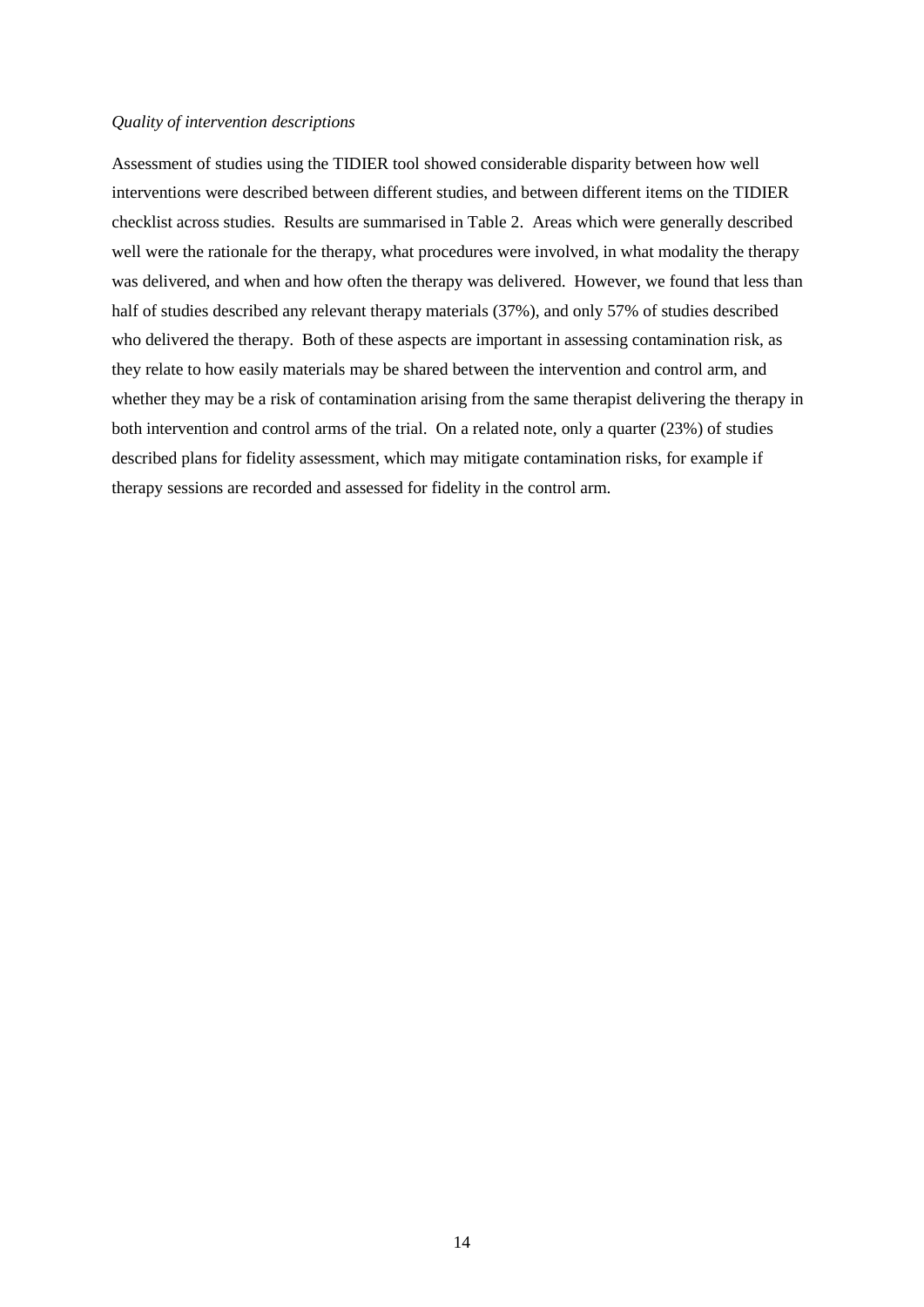# **Table 2: Summary of TiDIER ratings (N=100)**

|                                                   | Yes           | N <sub>0</sub> | <b>Unclear</b> |
|---------------------------------------------------|---------------|----------------|----------------|
|                                                   |               |                |                |
|                                                   |               |                |                |
| <b>Checklist Item</b>                             | Frequency (%) | Frequency (%)  | Frequency (%)  |
| 1: Brief name                                     | 48 (48%)      | 2(2%)          | 50 (50%)       |
| 2: Why (rationale)                                | 76 (76%)      | $0(0\%)$       | 24 (24%)       |
| 3: What materials                                 | 37 (37%)      | 31 (31%)       | 32 (32%)       |
| 4: What_procedures                                | $60(60\%)$    | 12 (12%)       | 28 (28%)       |
| 5: Who provided                                   | 57 (57%)      | 13 (13%)       | 30 (30%)       |
| 6: How delivered                                  | 95 (95%)      | $0(0\%)$       | 5(5%)          |
| 7: Where delivered                                | 49 (49%)      | 37 (37%)       | 14 (14%)       |
| 8: When and how often                             | 75 (75%)      | 5(5%)          | 20 (20%)       |
| 9: Tailoring described                            | 58 (58%)      | 34 (34%)       | 8(8%)          |
| 11: Fidelity <sup>3</sup> assessment<br>(planned) | 23 (23%)      | 56 (56%)       | $11(11\%)$     |

-

 $3$  Not applicable in N=10 studies where intervention was self-help/digital only with no therapist contact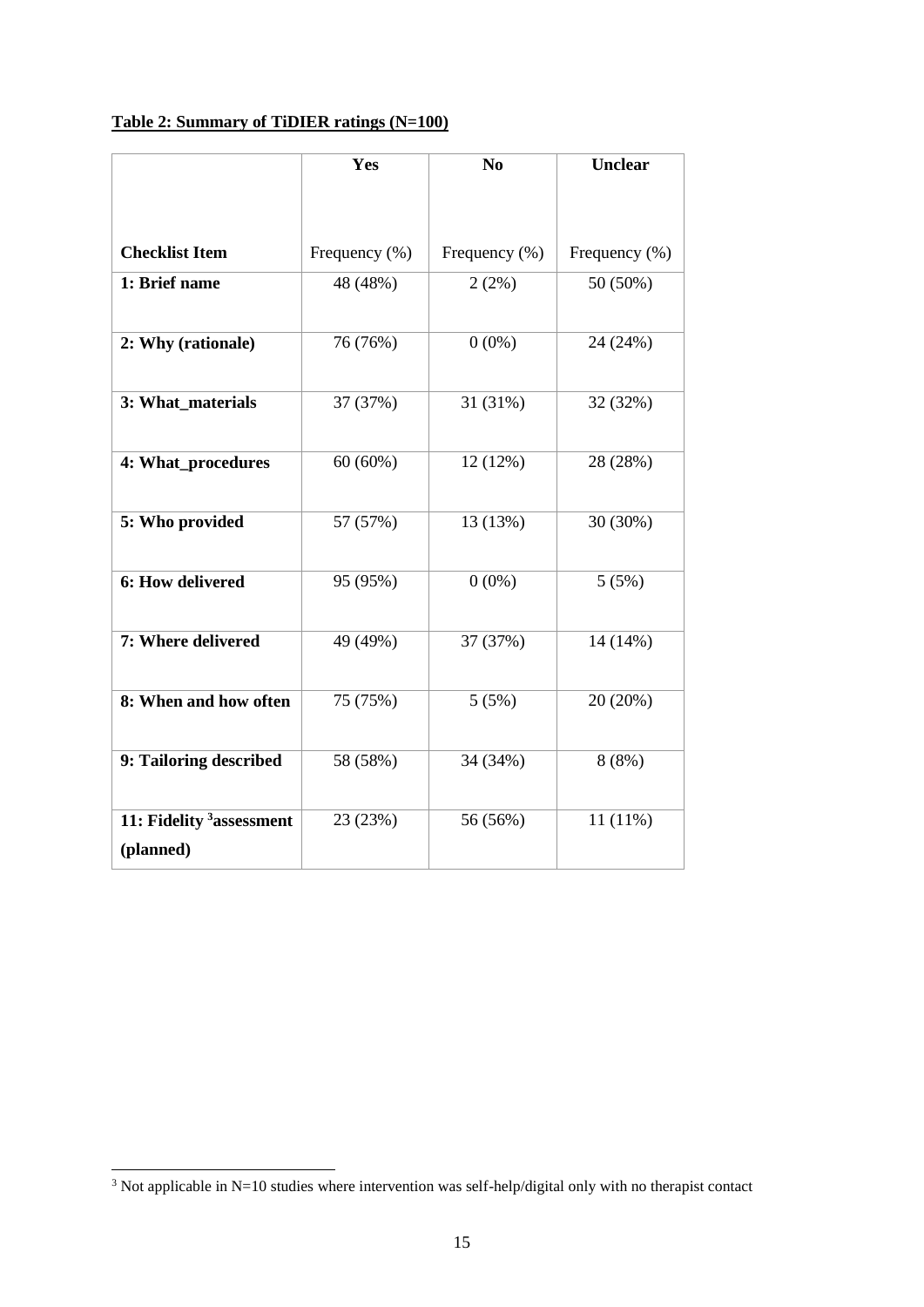#### *Risk of contamination ratings*

Overall, we found that the risk of contamination across all 3 sources (A-participant in control arm, Bparticipant in intervention aim, C-therapist in intervention arm) was low for the majority of studies (86/100; 86%). Of the remaining 14 studies, 2 were rated as potentially high risk for contamination source A (participant in control arm), 2 high risk for contamination source B (participant in intervention arm), and 10 high-risk for contamination source C (therapist in intervention arm). No studies were rated as high-risk across more than one possible contamination source (A, B, or C). These 14 studies are further described in Table 3.

Three examples, one for each source of contamination, will be described in this section for illustrative purposes. The Nguvu trial (ISRCTN65771265), which was at high risk of contamination from source A (participant in control arm), involves an intervention delivered in refugee camps in Tanzania, which are organised into 'villages'. There was a potential contamination risk due to control participants being able to access the intervention groups within in refugee camps and the ethical challenges of restricting access to those in the control arm. Therefore, the trial uses a cluster randomised design, so that villages are the unit of randomisation, which means that everyone living in the same village has access to the same intervention (either treatment or control condition). For source B (participant in intervention arm), the PERSUADE trial (ISRCTN23278208) was considered at high risk. This study involved participants attending an initial group workshop, followed by a self-help intervention using a workbook. From the description in the protocol, we were not sure how generic or tailored the workbook, and therefore how easy it would be to pass on the materials and for them to be used meaningfully by a participant allocated to the control condition. Participants were recruited from GP surgeries, so participants from intervention and control arms could conceivably be part of the same social network and have contact with each other. Clustering by GP surgery would be an alternative design, but it was not clear if this had been considered by the research team. The emotion focused therapy and cognitive behavioural therapy trial for treatment of generalised anxiety disorder (ISRCTN52689081) was at high risk of source C contamination (therapist in intervention arm). This trial was going to use the same routine care therapists to deliver both interventions. Risk of contamination was rated as high given the potential for intervention strategies to be delivered in the incorrect arm by the therapists. The authors mitigated against this risk by planning to audio recording all therapy sessions, and for a sample of sessions to be rated by independent raters.

16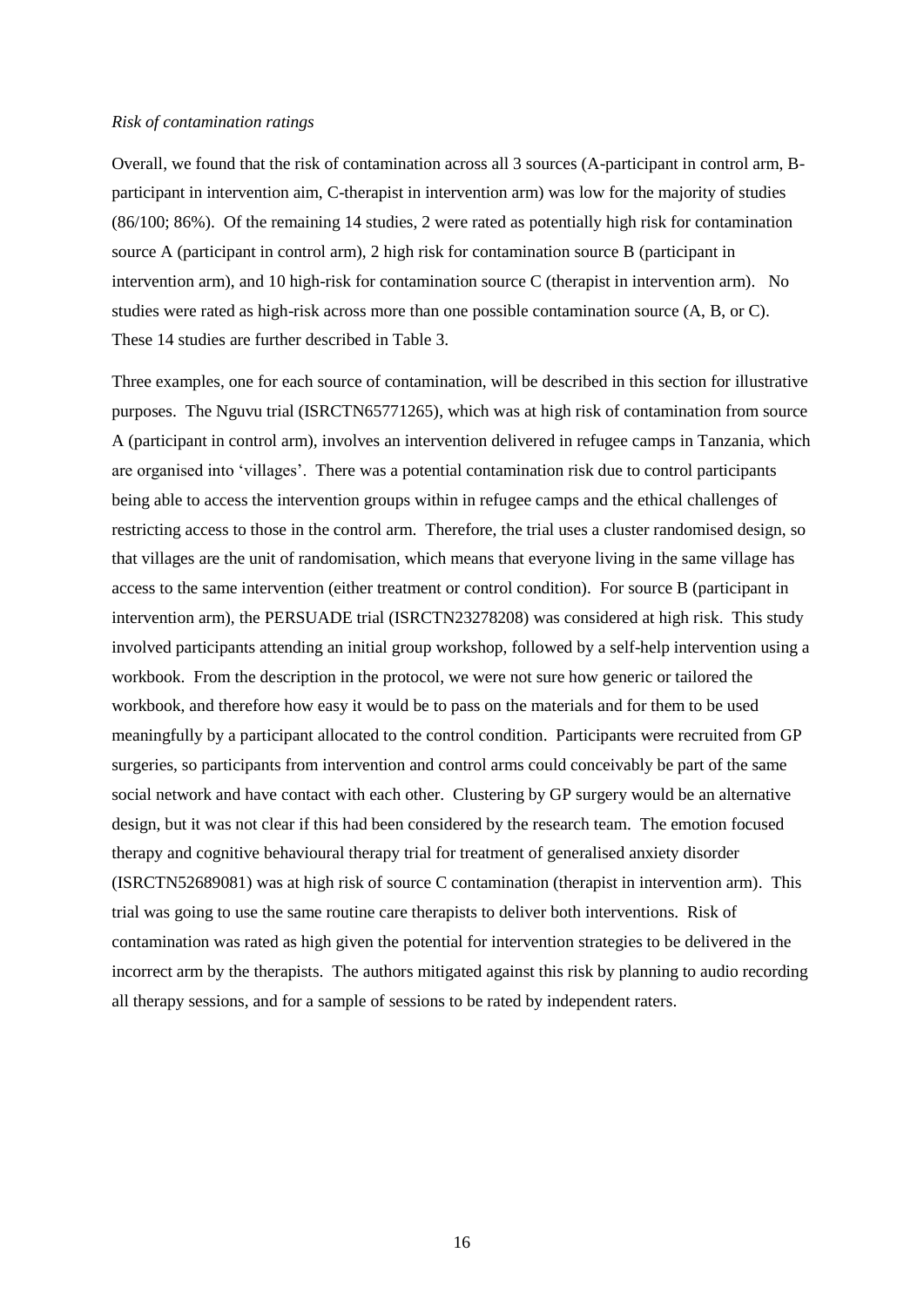#### **Discussion**

This study aimed to develop a framework to identify risk of contamination in psychological therapy trials in mental health care, to inform study protocol development. A framework was developed which examined three key areas of contamination: contamination from participant in control arm accessing the intervention arm themselves, participants in the intervention arm passes treatment on to participant in control arm, and therapist providing treatment in intervention arm passes treatment on to participant in control arm. Application of the framework to 100 trial protocols identified that all possible sources of contamination were captured by the framework, demonstrating its applicability to identifying contamination risk in psychological therapy trial protocols in mental health care. Overall, this framework could be a helpful tool for researchers aiming to identify and manage risk of contamination in their trial protocol development. It should be noted that we only aimed to assess risk of contamination, and this should not be confused with any kind of 'quality assessment' in terms of assessing the protocols. Some studies identified as potentially at risk of contamination could nonetheless be considered high quality, robustly designed studies, with clearly written protocols.

The findings demonstrated that risk of contamination was relatively low across studies and only present in 14% of examined protocols. However, when a high contamination risk was identified, the contamination risk predominantly came from the therapist (10/14; 71%). More specifically, therapists were often described as delivering the intervention across trial arms or having some contact with participants across both arms of the study. A similar finding was identified in a recent study by Magill et al. (2019) who examined complex intervention trials in mental health care. They identified that key areas of contamination related to clinical staff involvement in the trial. This included staff delivering interventions in both arms, clinical staff not delivering the intervention but still treating participants in both arms as part of routine care and therefore learning about the intervention and passing it onto participants, and trial clinical staff communicating between trial arms. This finding demonstrates the importance of incorporating strategies into the study design to minimise this form of contamination. A number of primary protocol papers had explicitly included strategies for managing contamination including, therapists not delivering interventions in multiple arms, and therapists delivering interventions in different arms having no communication about the intervention. It should be noted however, that using the TIDIER tool, only 57% of protocols in our sample had a clear description of who delivered the intervention. We did not automatically categorise a protocol as at high risk of therapist-related contamination when it was not clear who was delivering the intervention. The actual proportion of protocols with a risk of therapist-related contamination may therefore have been higher if we had had full information on who was delivering the intervention in 100% of the sample. However, this limitation would not be applicable to the primary purpose of the framework as a tool to help in the design of trial protocols, as the research team would know who was delivering the intervention, even if they went on to report it inadequately in the trial registry record.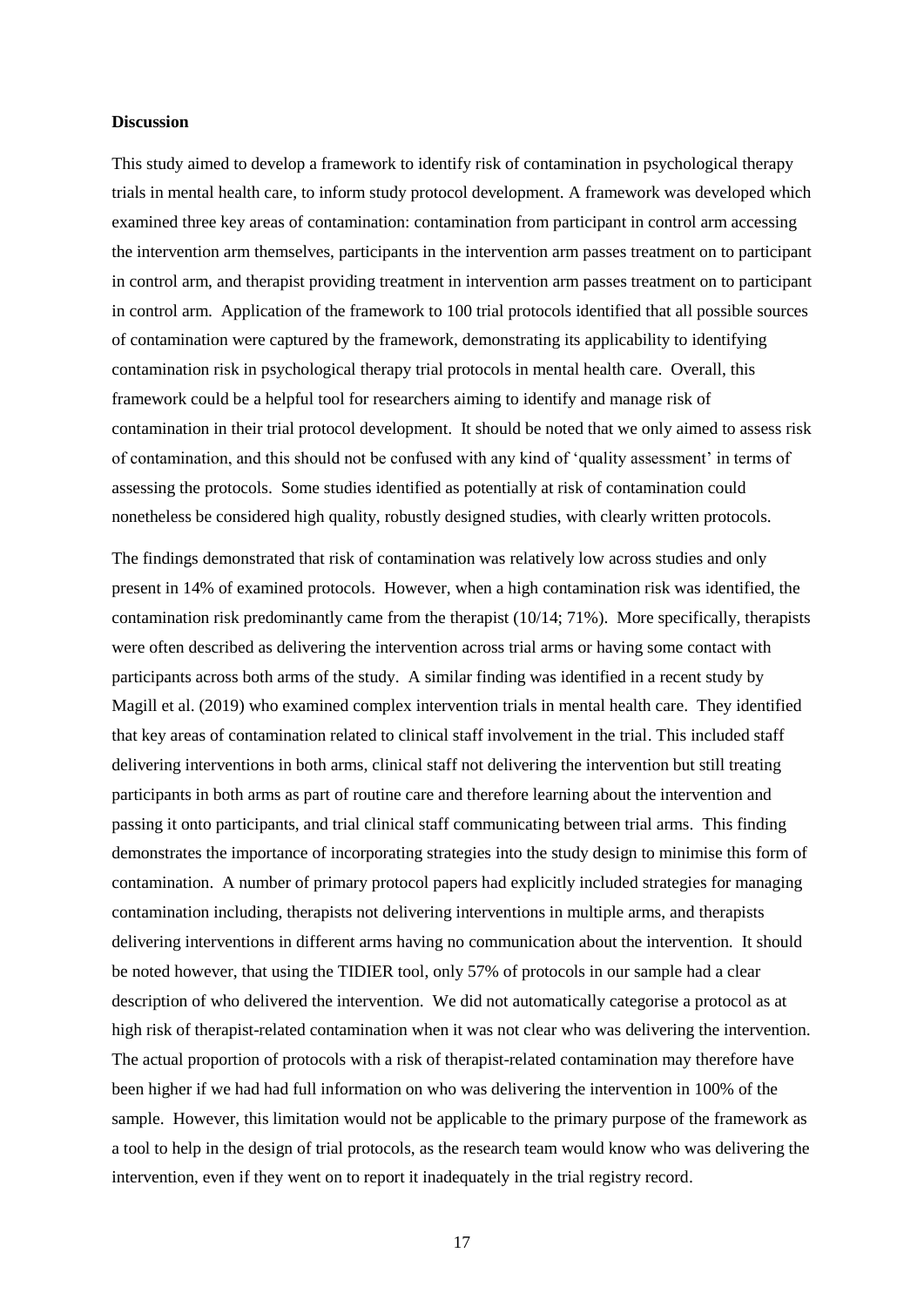The review identified that cluster randomised control designs were only required when the psychological intervention was widely available or easily transferred between trial arms. This was the case across all contamination categories. For example, in regard to therapist contamination, cluster randomisation was only considered when there was no other means of ensuring that the therapy was delivered by separate clinician across arms, e.g. an intervention being delivered by clinicians in routine care (e.g. ISRCTN38120107). With regards to participant contamination, cluster randomisation was only considered when all participants would potentially have access to the intervention due to it being widely available (e.g. routinely run groups in refugee camps (ISRCTN65771265), or open access online intervention (ISRCTN11086185), or from intervention participants being able to share self-help material (self-help material for refugees in a refugee camp; ISRCTN50148022). We therefore hope that this framework would be helpful in identifying less obvious routes of contamination, which may arise from participants in the trial sharing access to components of the intervention because they come from the same geographic location and/or social network. It is not unknown in these cases for participants in the intervention arm to recommend the trial to others in their network, and encourage others to sign up. Even if the 'new recruits' are subsequently allocated to the control arm, they may still gain access to materials from the intervention arm through their personal contact with existing trial participants. However, we would suggest that cluster randomised control designs are not required when the intervention accessibility is limited and complex to deliver (e.g. a psychological intervention from a highly trained therapist), as this cannot be 'shared' between participants in the same way as a self-help booklet could be. Given the potential drawbacks of implementing a cluster randomised controlled design in terms of sample size and recruitment bias, this suggests that cluster randomisation should only be used when necessary where other methodological adaptation do not mitigate contamination risk. It is important to acknowledge of course, that there may be several valid reasons for choosing a cluster randomised design, other than to protect against contamination (e.g. for interventions which are naturally delivered at cluster level such as in educational settings).

There are a number of strengths to this study. This is the first study, which we are aware, that has developed and implemented a framework to examine contamination risk in psychological therapy trials for mental health care, to inform protocol design. The framework will provide a useful guide to minimise contamination risk in future psychological therapy trials. Moreover, it has been applied to a wide array of psychological therapies demonstrating its broad applicability. We did limit the trial protocols in this sample to a narrow definition of psychological therapy, excluding for example, interventions which consisted of psychoeducation or peer support only. We are not suggesting that the framework would not be relevant to these types of trials, but this would need to be explored in further research. Although we have chosen to focus on the use of the tool for mental healthcare trials for the purposes of this paper, this framework should be equally applicable to other contexts, such as

18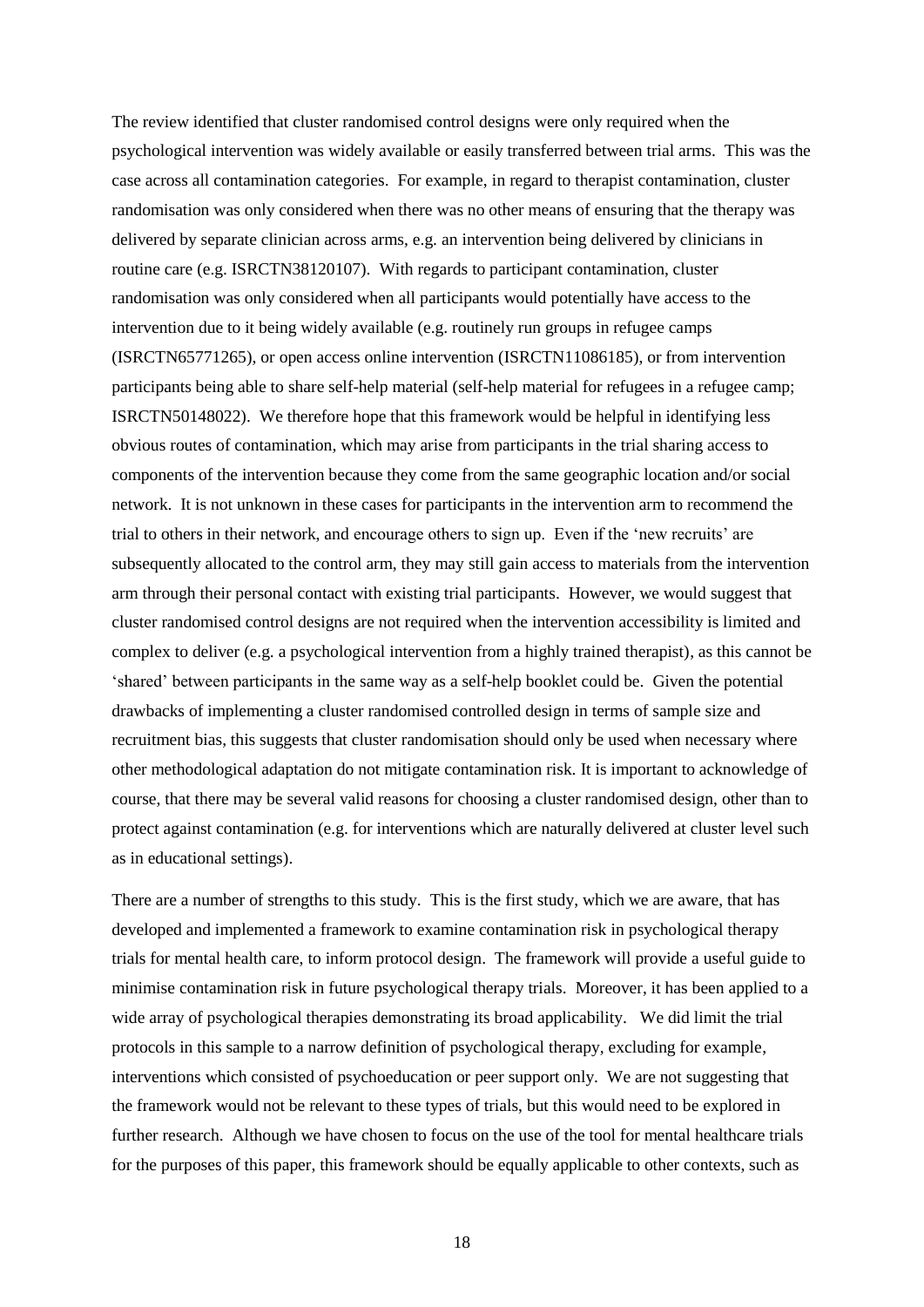non-pharmacological interventions in physical healthcare, public healthcare and educational interventions. To examine the framework for its applicability to broader health care interventions, further implementation would be required. As outlined, this framework was devised to be used as a simple tool to inform study protocol development, not a specific guideline; therefore a limitation is that it did not go through the methodologically rigorous process expected for guideline development (Moher, Schulz, Simera, & Altman, 2010). However, the categories of contamination were informed by relevant literature, including a large rigorous study examining contamination in educational interventions (Keogh-Brown et al., 2007).

In conclusion, this framework is a helpful tool in examining contamination risk in psychological therapy trials for mental health care. The framework identified that risk of contamination is relatively low in psychological therapy trials and often can be mitigated again through adjustments to the study design. Cluster, rather than individually randomised controlled trials, are only required to protect against contamination when the intervention is widely available or easily transferrable and not warranted for complex interventions delivered by highly trained therapists.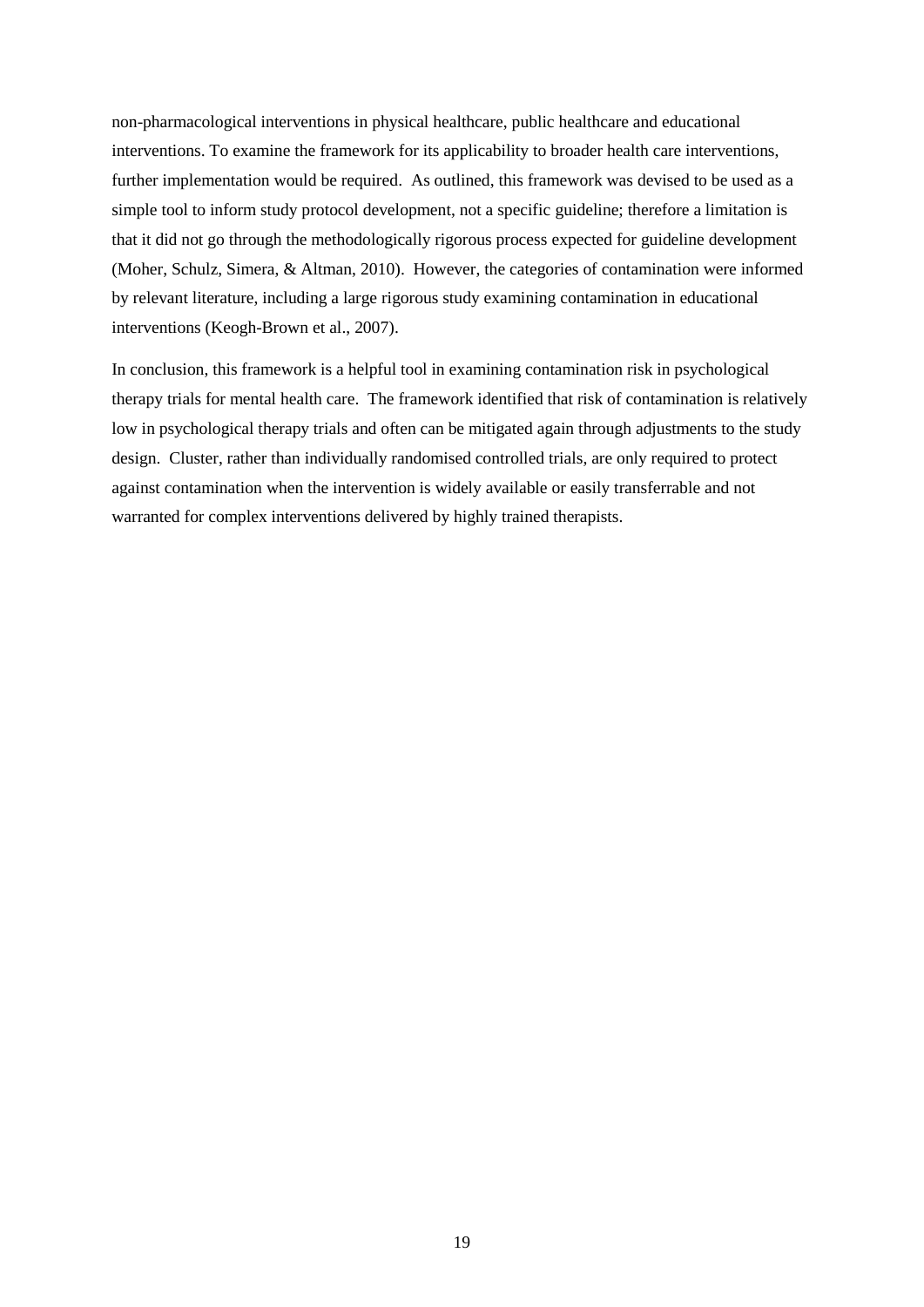### **Author contributions**

**Pamela Jacobsen**: Conceptualization, Methodology, Formal Analysis, Investigation, Data Curation, Writing- Original Draft, Writing – Reviewing & Editing, Project Administration, Funding Acquisition

**Lisa Wood**: Methodology, Formal Analysis, Investigation, Writing- Original Draft, Writing – Reviewing & Editing

# **Funding statement**

This paper presents independent research partly funded by the National Institute for Health Research (NIHR). PJ was supported by a NIHR Clinical Trials Fellowship (CTF-2017-06-009) for the first 6 months of this project. The views expressed are those of the authors and not necessarily those of the NHS, the NIHR, or the Department of Health and Social Care. The funder had no role in study design, collection, analysis or interpretation of data; the writing of the report; or the decision to submit the article for publication.

# **Declarations of interest**

None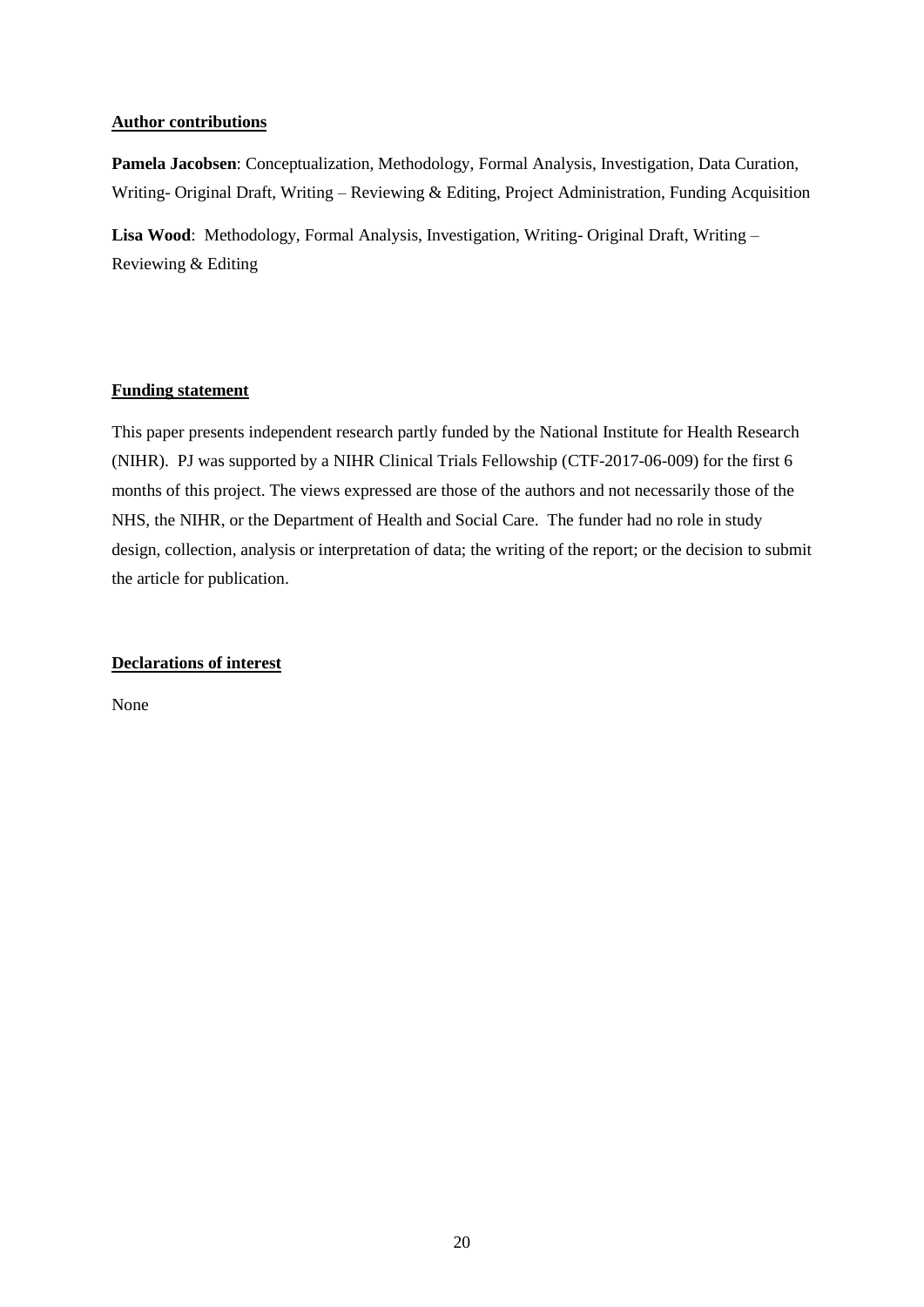### **References**

- Craig, P., Dieppe, P., Macintyre, S., Michie, S., Nazareth, I., & Petticrew, M. (2008). Developing and evaluating complex interventions: the new Medical Research Council guidance. *BMJ, 337*. doi:10.1136/bmj.a1655
- Hawe, P., Sheill, A., & Riley, T. (2004). Complex interventions: how 'out of control' can a randomised controlled trial be? *BMJ, 328*. doi:10.1136/bmj.328.7455.1561
- Higgins, J., & Green, S. (2011). *Cochrane Handbook for Systematic Review of Interventions.* . London: The Cochrane Collaboration.
- Hoffmann, T. C., Glasziou, P., & Boutron, I. (2014). Better reporting of interventions: template for intervention description and replication (TIDieR) checklist and guide. *BMJ, 348*. doi:10.1136/bmj.g1687
- Howe, A., Keogh-Brown, M., Miles, S., & Bachmann, M. (2007). Expert consensus on contamination in educational trials elicited by a Delphi exercise. *Med Educ, 41*(2), 196-204. doi:10.1111/j.1365-2929.2006.02674.x
- Keogh-Brown, M. R., Bachmann, M. O., Shepstone, L., Hewitt, C., Howe, A., Ramsay, C. R., . . . Campbell, M. J. (2007). Contamination in trials of educational interventions. *Health Technol Assess, 11*(43), iii, ix-107.
- Magill, N., Knight, R., McCrone, P., Ismail, K., & Landau, S. (2019). A scoping review of the problems and solutions associated with contamination in trials of complex interventions in mental health. *BMC Medical Research Methodology, 19*(1), 4-4. doi:10.1186/s12874-018- 0646-z
- Moher, D., Liberati, A., Tetzlaff, J., & Altman, D. G. (2009). Preferred reporting items for systematic reviews and meta-analyses: the PRISMA statement. *BMJ, 339*. doi:10.1136/bmj.b2535
- Moher, D., Schulz, K. F., Simera, I., & Altman, D. G. (2010). Guidance for developers of health research reporting guidelines. *PLoS Med, 7*. doi:10.1371/journal.pmed.1000217
- Torgerson, D. J. (2001). Contamination in trials: is cluster randomisation the answer? *BMJ, 322*(7282), 355-3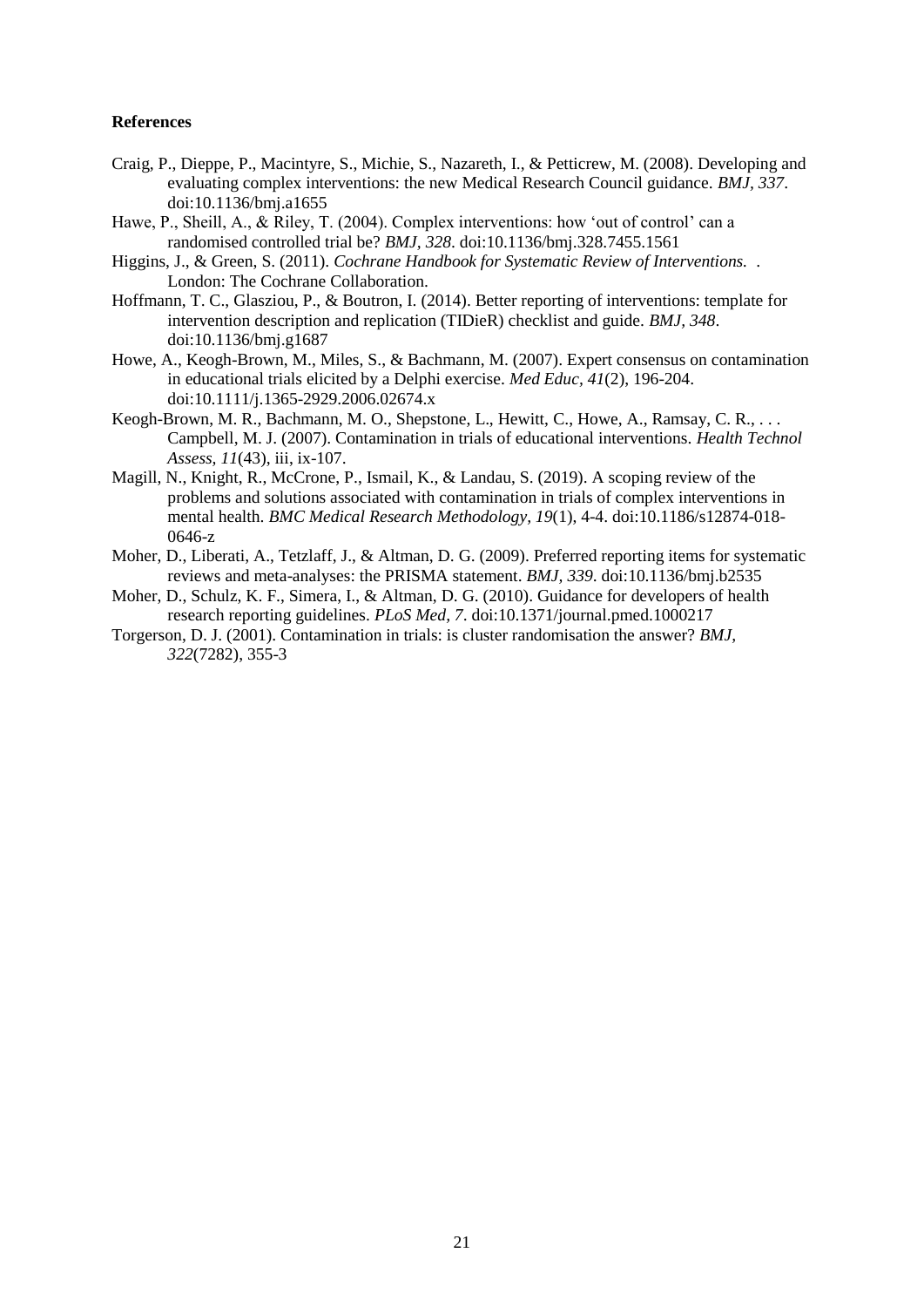# **SUPPLEMENTARY MATERIAL**

- **1. Inclusion/Exclusion Criteria for trial protocols**
- **2. Framework for assessing likely risk of contamination in psychological therapy trials**
- **3. Table 3: Summary of studies with possible contamination risk (N=14)**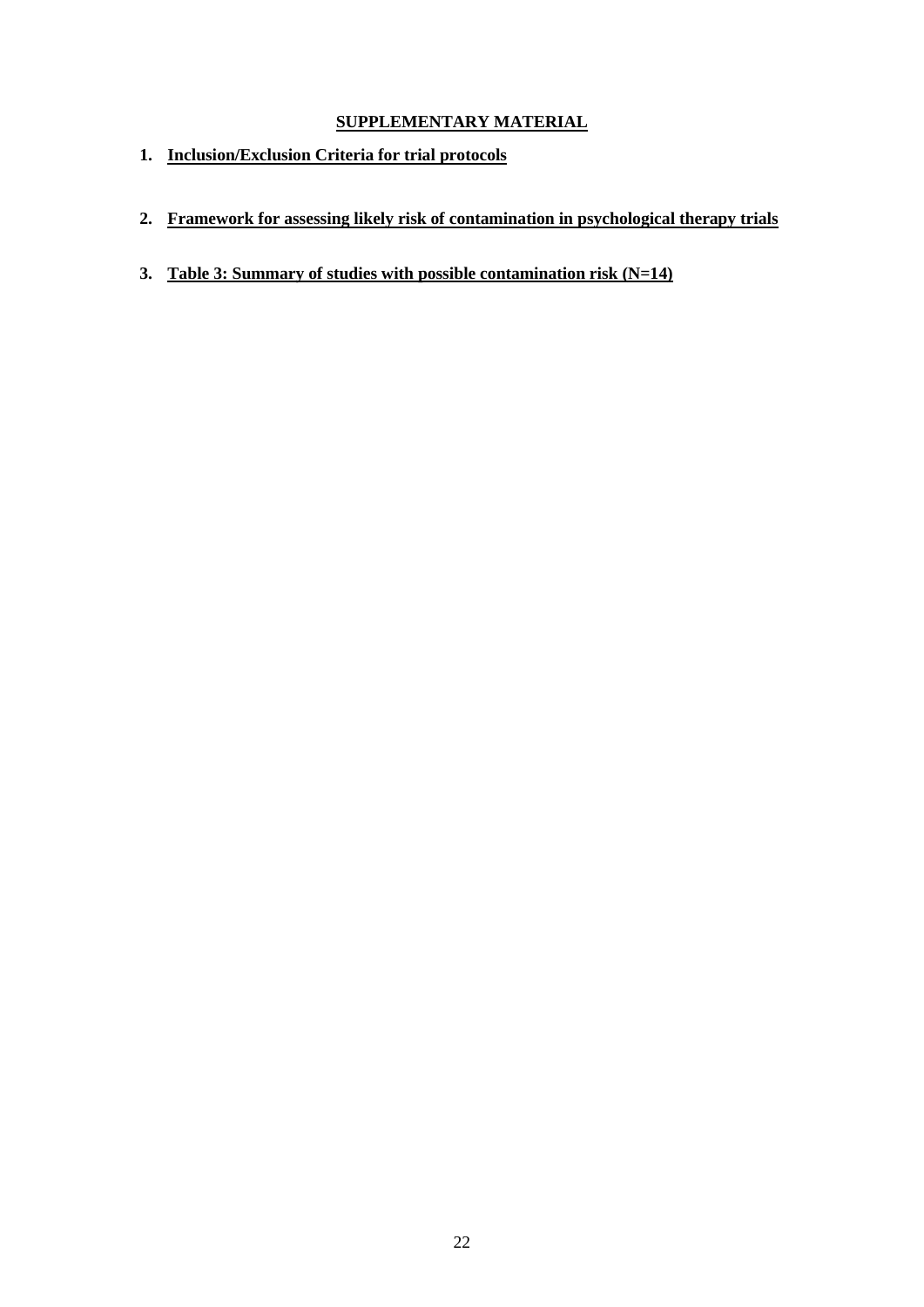### **Inclusion Criteria for trial protocols**

- i. Individual, group or family therapies, delivered in any setting, and via any modality (e.g. face to face, online, telephone).
- ii. Therapies aimed at children, adolescents, adults or a mixture.
- iii. Therapies aimed at ICD-10 F10-F69 disorders (substance misuse, schizophrenia-spectrum, mood disorders, neurotic disorders, behavioural syndromes (including eating disorders) and personality disorders). Target populations did not necessarily need to meet threshold for diagnosis, have received a formal diagnosis, or be in receipt of mental health services. Interventions aimed at people with physical health conditions, organic disorders, neurodevelopmental or neurodegenerative disorders were included only if they had additional psychological disorders falling into F10-F69 categories (e.g. depression in people with multiple sclerosis).
- iv. Any comparator arm (e.g. TAU, active control, other treatment including medication)
- v. Feasibility/pilot trials without a control arm (on the basis that a subsequent efficacy trial would likely include a control arm).

### **Exclusion Criteria for trial protocols**

- i. Interventions consisting solely of psychoeducation, peer-support, self-management of condition, management of condition via parent/carer, or focused solely on improving parenting/carer skills, which are not part of a broader psychological therapy based on an explicit theoretical model.
- ii. Interventions aimed solely at remediation or enhancement of cognitive functioning (e.g. Cognitive Remediation Therapy).
- iii. Therapies aimed at ICD-10 disorders outside of F10-69 range, or primary outcome target is not mental-health (e.g. educational attainment, physical activity levels).
- iv. Interventions aimed at improving well-being or reducing stress in non-clinical populations (e.g. general public, health-care staff, carers, school children, university students), or aimed solely at prevention of mental health disorders.
- v. Interventions consisting solely of an 'Investigational Medicinal Product' (IMP) and/or nontalking therapies or interventions (e.g. arts therapies, acupuncture, exercise).
- vi. Non-interventional studies, such as diagnosis, assessment, screening or identification of factors which later predict development of a mental health disorder.
- vii. Studies focusing on service improvement, staff training, or implementation only.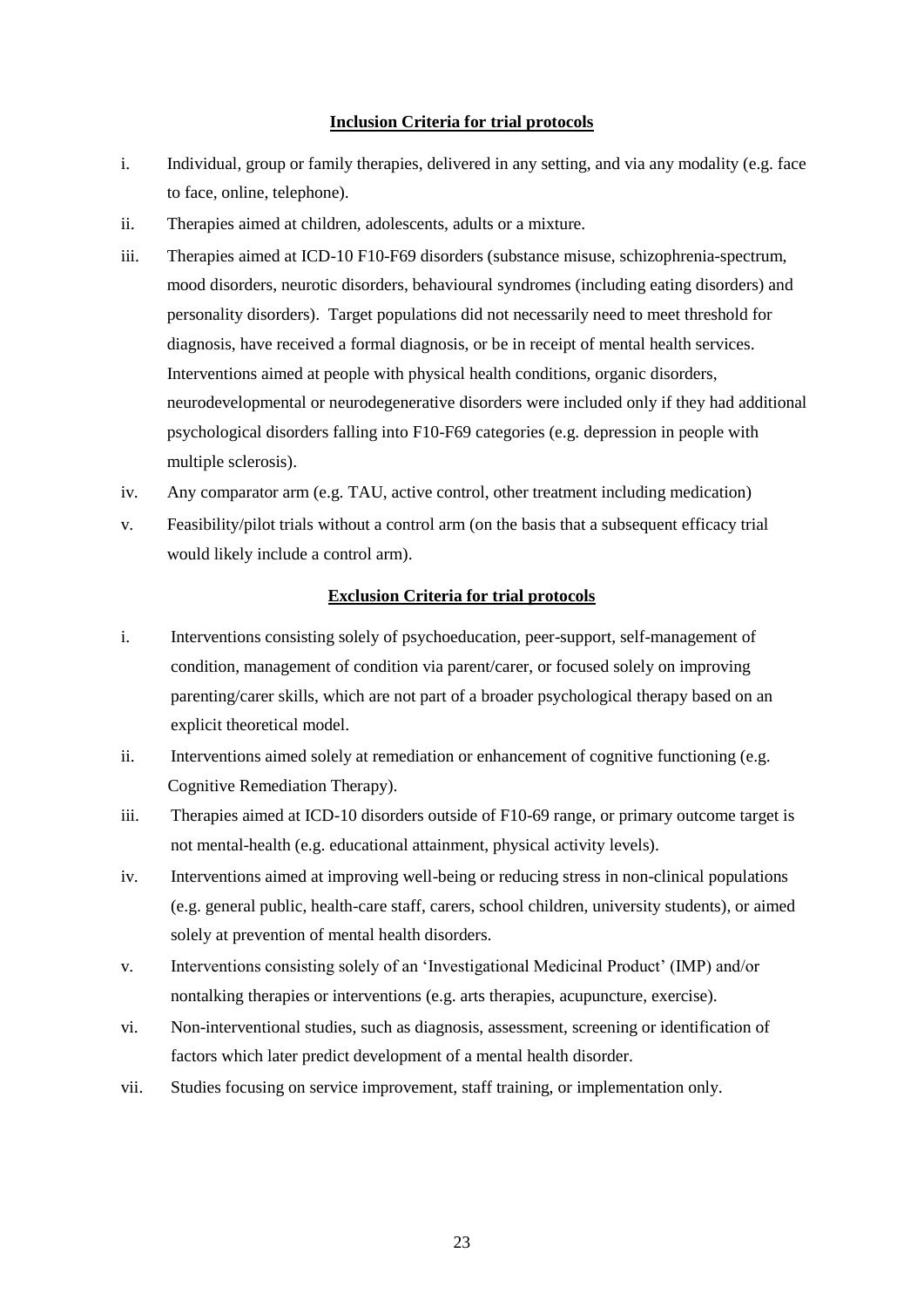| <b>Source of contamination</b>                                 | <b>High-Risk</b>                                                                                                                                                                                                       | <b>Low-Risk</b>                                                                                                                                                                                                                               |
|----------------------------------------------------------------|------------------------------------------------------------------------------------------------------------------------------------------------------------------------------------------------------------------------|-----------------------------------------------------------------------------------------------------------------------------------------------------------------------------------------------------------------------------------------------|
| Participant in control arm                                     |                                                                                                                                                                                                                        |                                                                                                                                                                                                                                               |
| accesses intervention arm                                      |                                                                                                                                                                                                                        |                                                                                                                                                                                                                                               |
| treatment via:                                                 |                                                                                                                                                                                                                        |                                                                                                                                                                                                                                               |
| <b>A: Themselves</b>                                           | Therapy/intervention is<br>$\bullet$<br>freely available, easy to<br>access outside of trial,<br>and free or low-cost<br>(e.g. app available on<br>Appstore/GooglePlay)<br>Hard to gate keep<br>$\bullet$<br>access to | Therapy/intervention is<br>not widely available, or<br>is prohibitively<br>expensive<br>(e.g. long waiting lists for<br>outside<br>of<br>therapy<br>trial<br><i>context</i> )<br><b>Trial</b><br>therapists/research                          |
|                                                                | therapy/intervention on<br>ethical or practical                                                                                                                                                                        | team are sole gate<br>keepers to intervention                                                                                                                                                                                                 |
|                                                                | grounds<br>(e.g. therapy groups in                                                                                                                                                                                     | therapy<br>new<br>(e.g.<br>manual/protocol which is not                                                                                                                                                                                       |
|                                                                | communal areas on                                                                                                                                                                                                      | yet used in routine clinical                                                                                                                                                                                                                  |
|                                                                | <i>psychiatric wards</i> )                                                                                                                                                                                             | practice)                                                                                                                                                                                                                                     |
| B: Participant in intervention<br>arm                          | Therapy/intervention is<br>single-faceted,<br>easily<br>passed on,<br>and not<br>individually tailored<br>psycho-educational<br>(e.g.<br>$le$ aflet)<br>No specific skills<br>or                                       | Therapy/intervention is<br>multi-faceted, cannot be<br>easily passed on, and is<br>individually tailored<br>(e.g. CBT based on<br>idiosyncratic psychological<br>formulation)<br><b>High degree of skills</b>                                 |
|                                                                | training<br>required<br>to<br>deliver intervention<br>$(e.g. self-help \text{ booklet})$                                                                                                                               | and training required<br>to deliver intervention<br>(e.g. trial therapists have<br>established competencies in<br>intervention they are<br>delivering)                                                                                        |
| C: Therapist who is providing<br>treatment in intervention arm | <b>Intervention consists of</b><br>$\bullet$<br>training therapist in a<br>new skill which cannot<br>be unlearnt/easily<br>switched off<br>(e.g. training in<br>compassionate<br>communication style)                  | <b>Intervention consists of</b><br>discrete components<br>which can be delivered<br>according to a standard<br>manual/protocol<br>(e.g. use of behavioural<br>experiments in CBT for<br><i>anxiety</i> )                                      |
|                                                                | <b>Same</b><br>therapist<br>in<br>intervention/control<br>arm (e.g. single the rapidity)<br>trial)                                                                                                                     | Separate therapists for<br>intervention/control<br>arm, or minimal<br>overlap in staff working<br>with participants in<br>both arms of the trial<br>(e.g. trial therapists<br>deliver intervention,<br>routine clinical staff<br>deliver TAU) |

# **Framework for assessing likely risk of contamination in psychological therapy trials**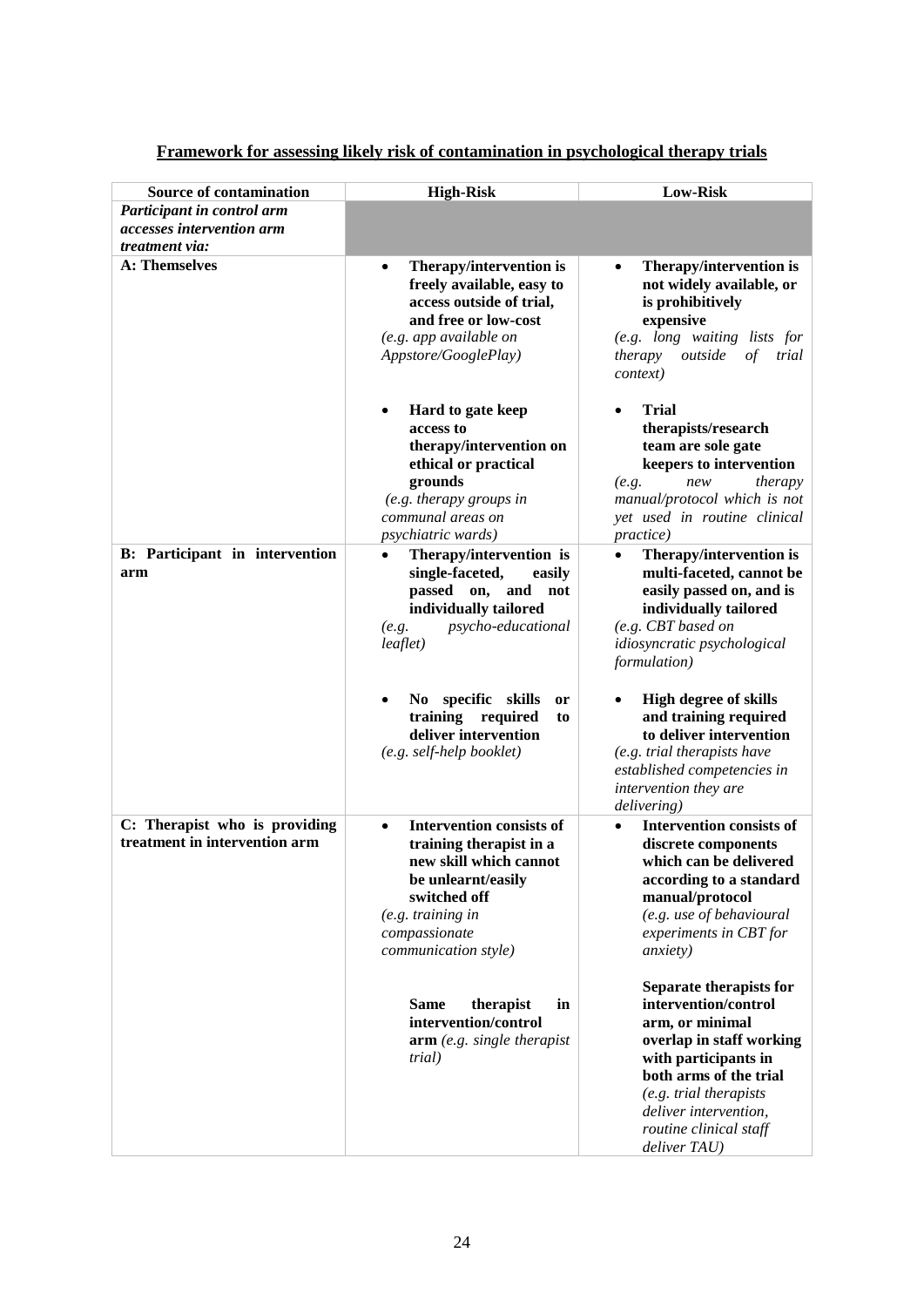# **Table 3: Summary of studies with possible contamination risk (N=14)**

| <b>Contamination</b> | <b>Registration</b> | <b>Title</b>           | <b>Study</b>       | <b>Adaptations to</b> | <b>Comments</b>                                        |
|----------------------|---------------------|------------------------|--------------------|-----------------------|--------------------------------------------------------|
| <b>Source</b>        | <b>Number</b>       |                        | <b>Design</b>      | study design to       |                                                        |
|                      |                     |                        |                    | mitigate risk of      |                                                        |
|                      |                     |                        |                    | contamination         |                                                        |
| A: Participant       | ISRCTN65771265      | 1. Nguvu: Evaluating   | <b>Cluster RCT</b> | Cluster               | Intervention is designed to be provided in refugee     |
| themselves           |                     | an integrated          |                    | randomised            | camps, via pre-existing women's groups across          |
|                      |                     | approach to reduce     |                    | design                | different villages. Trial protocol notes that it would |
|                      |                     | intimate partner       |                    |                       | not be ethical or practical to try and exclude women   |
|                      |                     | violence and           |                    |                       | who had been allocated to the control arm, from        |
|                      |                     | psychological distress |                    |                       | accessing groups within the same village for           |
|                      |                     | in refugees in         |                    |                       | participants in the intervention arm, if the trial was |
|                      |                     | Tanzania               |                    |                       | designed with individual participant randomisation.    |
|                      |                     |                        |                    |                       | Therefore the village is the unit of randomisation     |
|                      |                     |                        |                    |                       | (village=cluster). Separate caseworkers deliver        |
|                      |                     |                        |                    |                       | intervention and treatment as usual (TAU) across the   |
|                      |                     |                        |                    |                       | different villages.                                    |
|                      | ISRCTN11086185      | 2. CANreduce $2.0 -$   | <b>RCT</b>         | Multiple              | Study compares 2 forms of web-based intervention       |
|                      |                     | comparing two          |                    | registrations         | (enhanced with unenhanced) with a wait-list control.   |
|                      |                     | differently optimized  |                    | from same IP          | A participant allocated to the control group could     |
|                      |                     | versions of a web-     |                    | address are           | possibly try and re-register to get access to the      |
|                      |                     | based self-help        |                    | blocked               | intervention programme, but this risk has been         |
|                      |                     | program to reduce      |                    |                       | addressed in the protocol by blocking multiple         |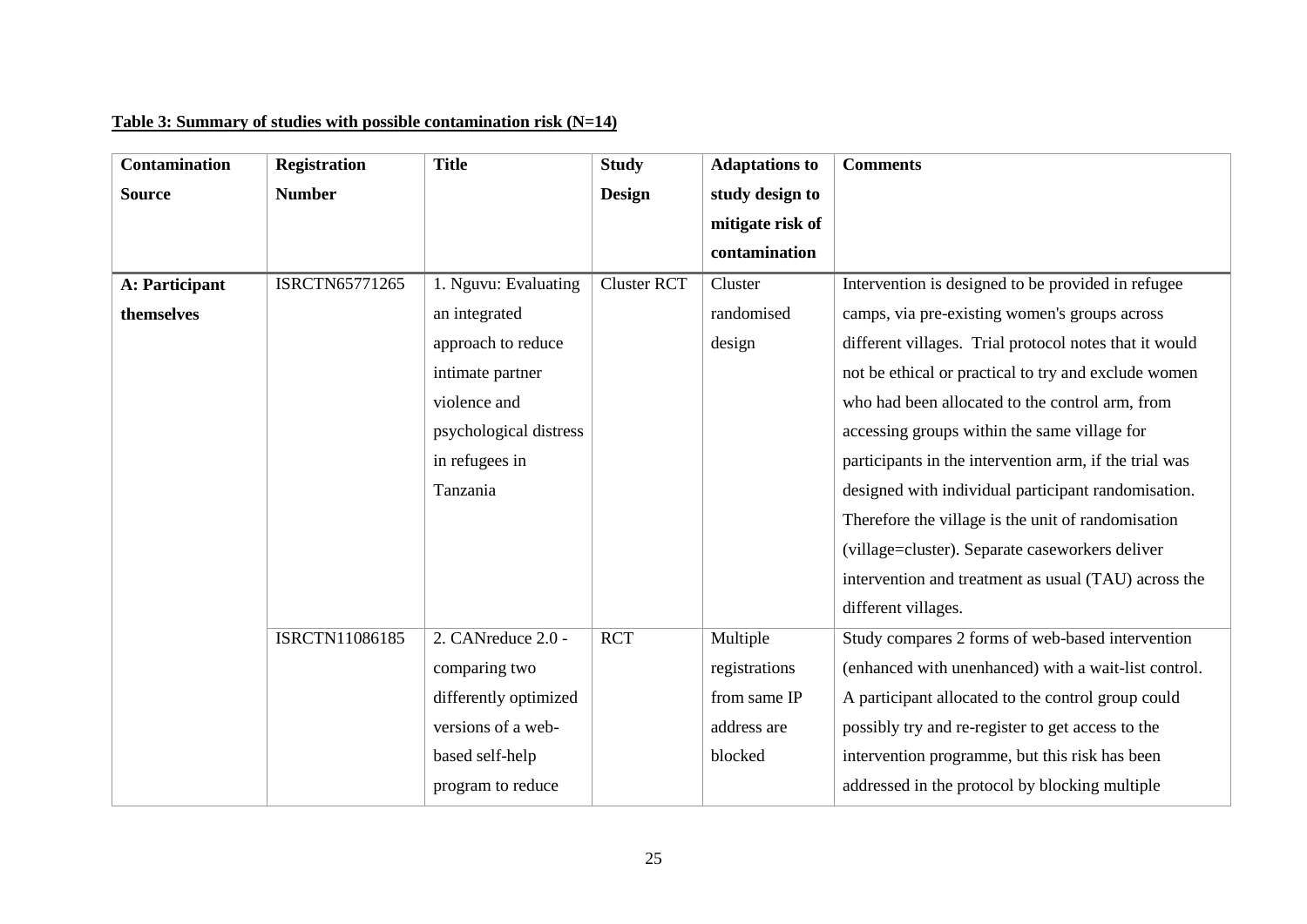|                          |                       | cannabis use with    |                    |               | attempts from the same IP address. Each participant       |
|--------------------------|-----------------------|----------------------|--------------------|---------------|-----------------------------------------------------------|
|                          |                       | each other and a     |                    |               | receives a personal log-in and people can work through    |
|                          |                       | waiting list         |                    |               | modules in their own time and order, so risk of           |
|                          |                       |                      |                    |               | contamination by participant in the treatment arm is      |
|                          |                       |                      |                    |               | low, as the intervention is not easily shared. Response   |
|                          |                       |                      |                    |               | to e-mail queries is only available in 1 arm of trial, so |
|                          |                       |                      |                    |               | there is no risk of contamination from the therapist.     |
| <b>B:</b> Participant in | ISRCTN50148022        | 3. Self-help plus    | <b>Cluster RCT</b> | Cluster       | Intervention is based on self-help delivery within a      |
| intervention arm         |                       | $(SH+)$ for South    |                    | randomised    | refugee camp, so materials could easily be shared by      |
|                          |                       | Sudanese refugees in |                    | design        | participants in the intervention arm, with participants   |
|                          |                       | Uganda               |                    |               | in the control arm, if they were within the same          |
|                          |                       |                      |                    |               | refugee camp. Therefore the village is the unit of        |
|                          |                       |                      |                    |               | randomisation (village=cluster), so participants in the   |
|                          |                       |                      |                    |               | intervention arm do not have close contact with people    |
|                          |                       |                      |                    |               | allocated to the control arm.                             |
|                          | <b>ISRCTN23278208</b> | 4. Preventing        | $\overline{RCT}$   | None noted in | Participants attend an initial group workshop (8 hours    |
|                          |                       | depression study:    |                    | protocol      | over 1-2 days), then are given a self-help workbook to    |
|                          |                       | <b>PERSUADE</b>      |                    |               | use (expected time commitment not stated). It is not      |
|                          |                       |                      |                    |               | clear from the protocol how tailored/generic the          |
|                          |                       |                      |                    |               | workbook is, and therefore, how feasible it would be      |
|                          |                       |                      |                    |               | for participants in the treatment arm to share it with a  |
|                          |                       |                      |                    |               | participant in the control arm (TIDIER item 3).           |
|                          |                       |                      |                    |               | Contact between participants in intervention and          |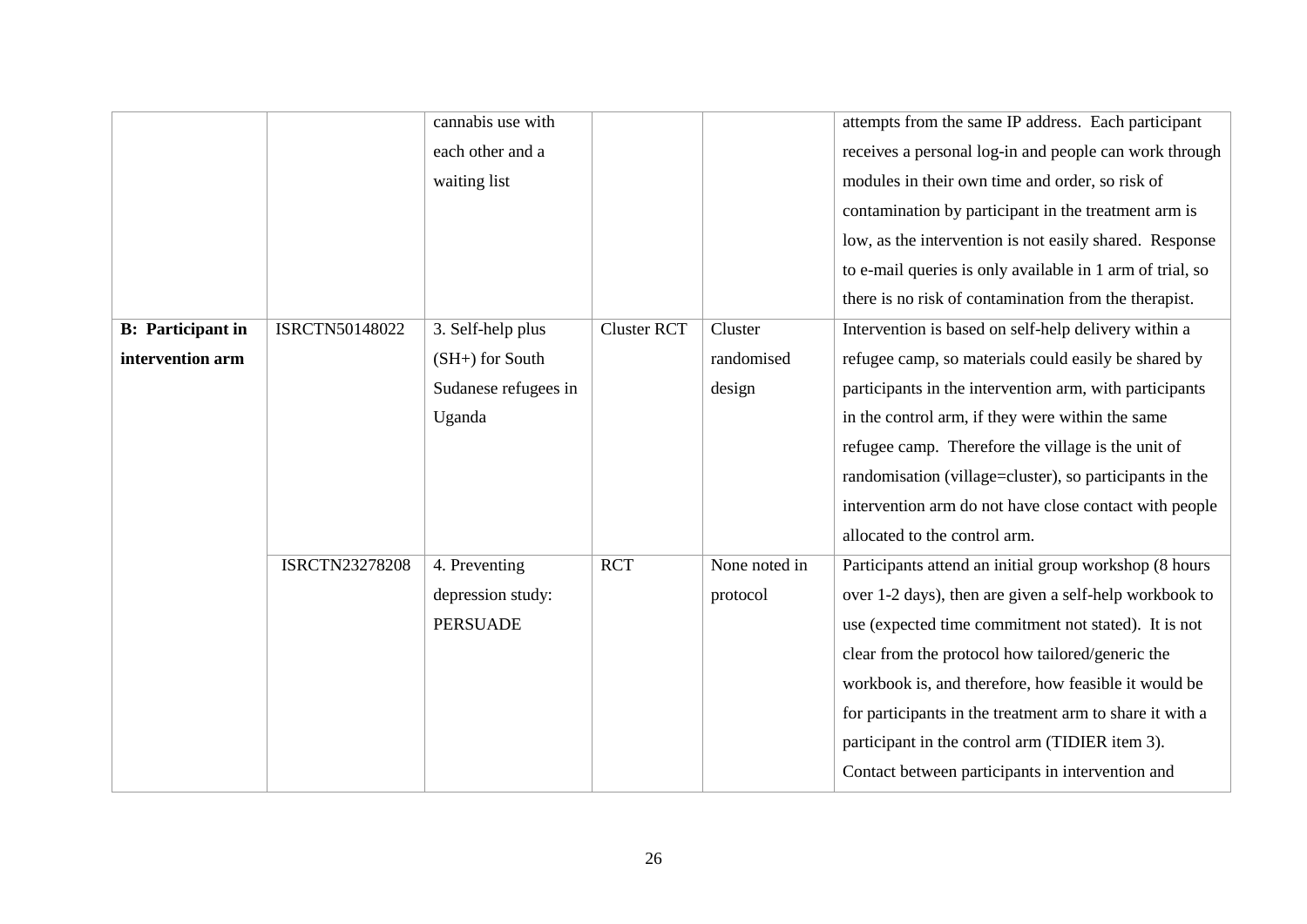|                         |                |                          |            |               | control arms could be possible as participants are         |
|-------------------------|----------------|--------------------------|------------|---------------|------------------------------------------------------------|
|                         |                |                          |            |               | recruited through GP surgeries, and people from the        |
|                         |                |                          |            |               | same family or belonging to the same social networks       |
|                         |                |                          |            |               | may be registered at the same GP practice as one           |
|                         |                |                          |            |               | another.                                                   |
| C: Therapist in         | ISRCTN40388402 | 5. Violence and          | <b>RCT</b> | None noted in | It is not possible to determine from the trial protocol    |
| <b>Intervention Arm</b> |                | alcohol abuse            |            | protocol      | whether staff (social worker/midwife) involved in          |
|                         |                | intervention for         |            |               | delivering the intervention arm treatment also have        |
|                         |                | Swedish youth -          |            |               | contact with participants in the control group. This is    |
|                         |                | evaluation for           |            |               | important as staff training in the intervention            |
|                         |                | evidence-based           |            |               | (motivational interviewing; MI) could possibly lead to     |
|                         |                | practice                 |            |               | these techniques or skills being used by the same staff    |
|                         |                |                          |            |               | during standard contacts with participants in the          |
|                         |                |                          |            |               | control group. There is no reference to recording          |
|                         |                |                          |            |               | sessions in the control arm, which could help detect       |
|                         |                |                          |            |               | any contamination should it arise.                         |
|                         | ISRCTN16382776 | 8. Mindfulness Based     | <b>RCT</b> | None noted in | There are no details in the trial protocol about who       |
|                         |                | <b>Cognitive Therapy</b> |            | protocol      | delivers the intervention (TIDIER item 5). If routine      |
|                         |                | (MBCT) programme         |            |               | clinical staff were recruited and trained to deliver the   |
|                         |                | for depression in        |            |               | intervention, it is possible they might start to introduce |
|                         |                | people with early        |            |               | mindfulness exercises in other clinical contact they       |
|                         |                | stages of dementia       |            |               | have with control group. This would not a be a             |
|                         |                |                          |            |               | concern if the MBCT intervention was delivered by          |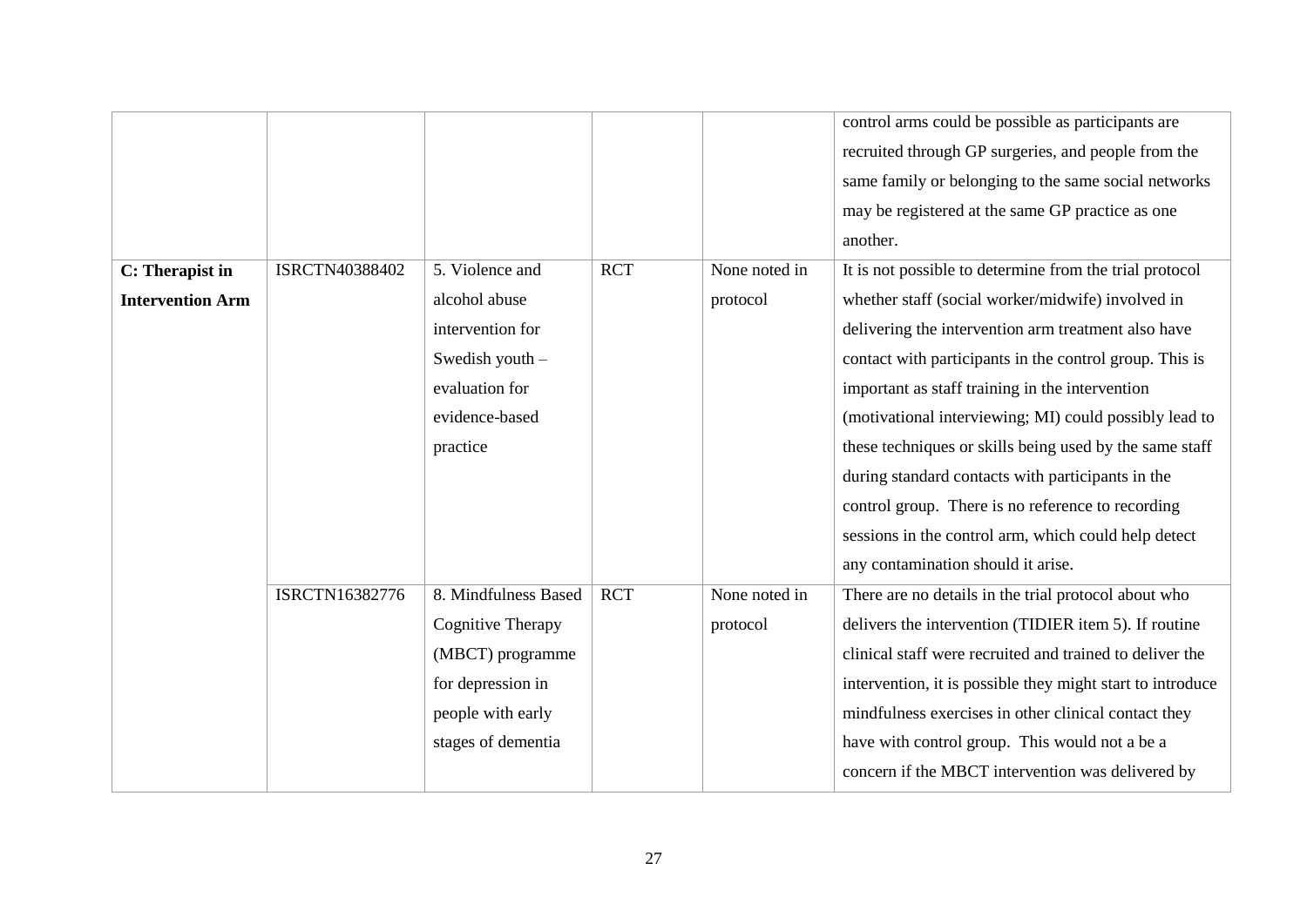|                       |                       |            |               | separate trial therapists, who were not part of the        |
|-----------------------|-----------------------|------------|---------------|------------------------------------------------------------|
|                       |                       |            |               | routine clinical team, or if a cluster randomised design   |
|                       |                       |            |               | was used. However, the MBCT intervention is a              |
|                       |                       |            |               | complex intervention, comprising several components,       |
|                       |                       |            |               | and so access to isolated components by participants in    |
|                       |                       |            |               | the control group (e.g. mindfulness practises, but         |
|                       |                       |            |               | without teacher-led enquiry) may not in themselves be      |
|                       |                       |            |               | seen to be a significant contamination threat.             |
|                       |                       |            |               |                                                            |
| <b>ISRCTN77037777</b> | 9. A study to explore | <b>RCT</b> | None noted in | The trial protocol states that the intervention is         |
|                       | whether a multi-      |            | protocol      | delivered by youth workers trained in motivational         |
|                       | component             |            |               | interviewing (MI), who are then given extra training in    |
|                       | psychosocial          |            |               | the trial intervention (RISKIT-CJS). RISKIT-CJS is         |
|                       | intervention can      |            |               | described as a multi-component psychosocial                |
|                       | reduce substance use  |            |               | intervention designed to reduce substance misuse in        |
|                       | in adolescents who    |            |               | adolescents who are involved in the criminal justice       |
|                       | are involved in the   |            |               | system in the UK. The CBT components include MI,           |
|                       | criminal justice      |            |               | psycho-education, anger management, assertiveness          |
|                       | system in the UK      |            |               | training, mindfulness, $\&$ planning for the future. It is |
|                       |                       |            |               | not clear whether youth workers delivering the             |
|                       |                       |            |               | intervention in the treatment arm might have contact       |
|                       |                       |            |               | with participants in the control arm, if they were         |
|                       |                       |            |               | service users of the same youth offending team. If so,     |
|                       |                       |            |               |                                                            |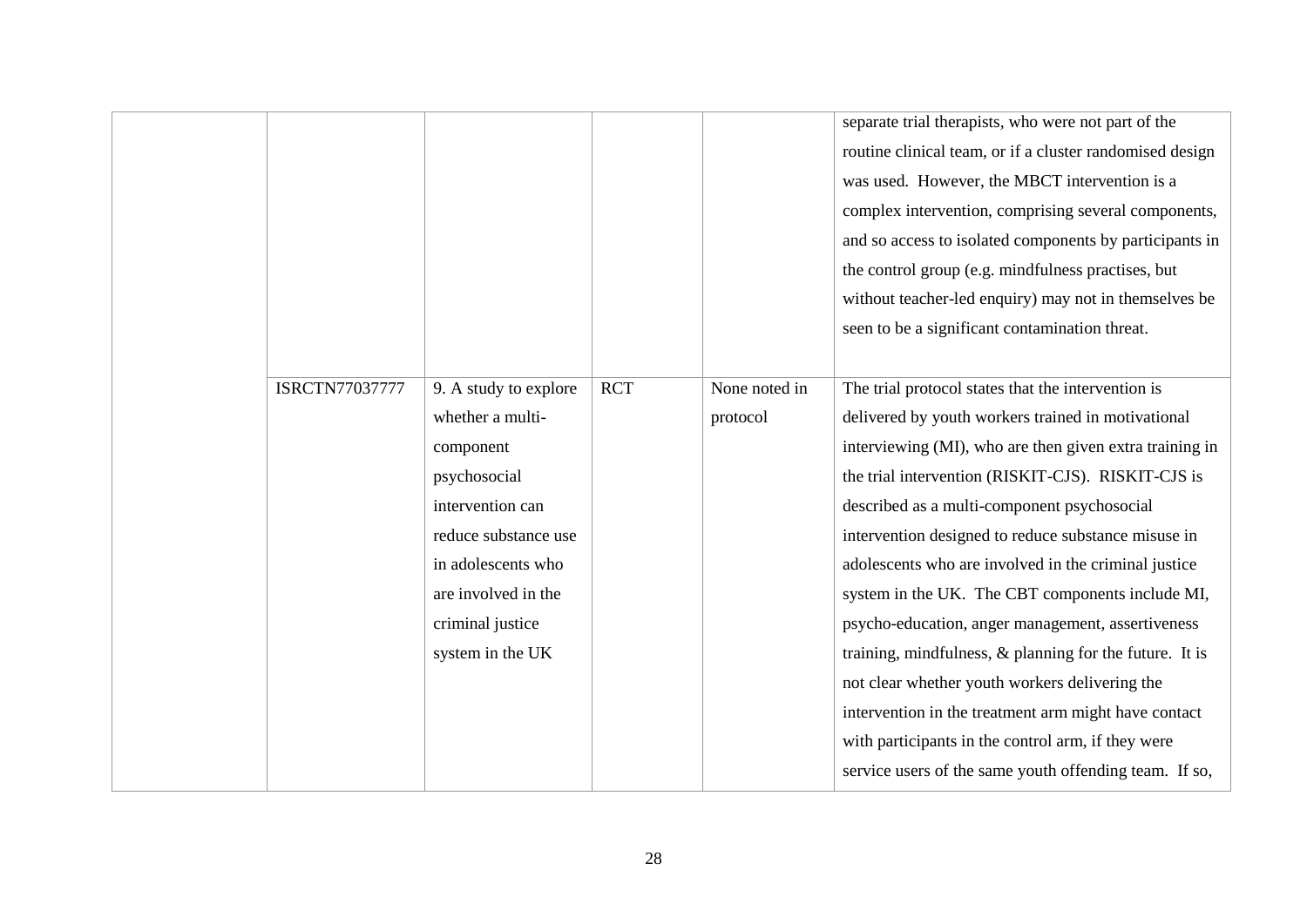|                |                        |                    |                  | there could be the potential for contamination arising     |
|----------------|------------------------|--------------------|------------------|------------------------------------------------------------|
|                |                        |                    |                  | from youth workers providing aspects of the                |
|                |                        |                    |                  | intervention to participants in the control group. A       |
|                |                        |                    |                  | cluster-randomised design might be a possible solution     |
|                |                        |                    |                  | to this.                                                   |
| ISRCTN12077707 | 10. DECRYPT:           | <b>RCT</b>         | No contact       | Possible risk of therapist contamination given             |
|                | Delivery of cognitive  |                    | between          | pragmatic trial design (routine clinicians deliver the     |
|                | therapy for young      |                    | clinicians       | therapy in the intervention arm). This possible risk is    |
|                | people after trauma    |                    | delivering       | specifically addressed in the protocol however, as it      |
|                |                        |                    | therapy in       | states that there would be no contact between              |
|                |                        |                    | treatment arm    | clinicians delivering the trial therapy, and participants  |
|                |                        |                    | and participants | in the control group (who just receive TAU).               |
|                |                        |                    | in the control   |                                                            |
|                |                        |                    | group            |                                                            |
| ISRCTN60291091 | 11. Brief              | <b>Cluster RCT</b> | Cluster          | The unit of randomisation is the social care               |
|                | interventions to       |                    | randomised       | practitioner, as a single practitioner works with all      |
|                | reduce risky drinking  |                    | design           | family members (this will prevent within family            |
|                | in parents of children |                    |                  | contamination). Practitioners in the control group         |
|                | referred to children's |                    |                  | receive no extra training in the intervention from the     |
|                | social care            |                    |                  | treatment arm of the trial (alcohol intervention).         |
| ISRCTN17852603 | 12. Mindfulness for    | <b>RCT</b>         | None stated in   | It is not clear in the trial protocol exactly who delivers |
|                | paranoia               |                    | protocol         | the intervention (TIDIER item 5). The protocol refers      |
|                |                        |                    |                  | to 2 therapists, but it is not made explicit whether these |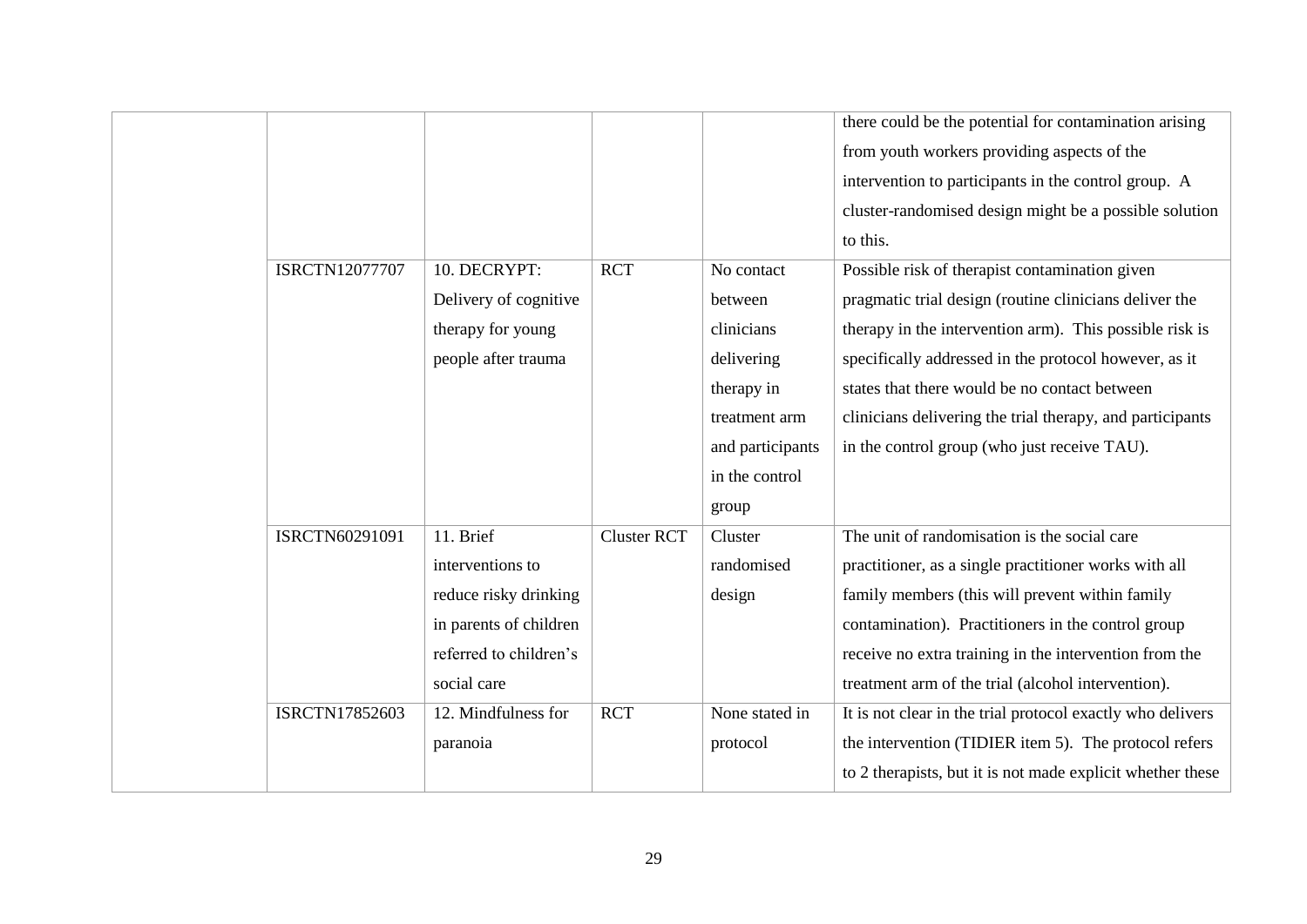|                       |                      |                    |                 | are clinicians involved in providing routine clinical    |
|-----------------------|----------------------|--------------------|-----------------|----------------------------------------------------------|
|                       |                      |                    |                 | care, who might also have contact with participants in   |
|                       |                      |                    |                 | the control group. This would not a be a concern if the  |
|                       |                      |                    |                 | mindfulness groups were delivered by separate trial      |
|                       |                      |                    |                 | therapists, who were not part of the routine clinical    |
|                       |                      |                    |                 | team, or if a cluster randomised design was used.        |
|                       |                      |                    |                 | However, the intervention is a complex intervention,     |
|                       |                      |                    |                 | comprising several components, and so access to          |
|                       |                      |                    |                 | isolated components by participants in the control       |
|                       |                      |                    |                 | group (e.g. mindfulness practises, but without teacher-  |
|                       |                      |                    |                 | led enquiry) may not in themselves be seen to be a       |
|                       |                      |                    |                 | significant contamination threat.                        |
| <b>ISRCTN12268776</b> | 13. A study of       | Pilot/feasibili    | $N/A$ - current | If the pilot trial was successful, and led onto a future |
|                       | Acceptance and       | ty trial (with     | study does not  | RCT, there could be a potential risk of contamination    |
|                       | Commitment           | no control         | have a control  | if the therapists providing the intervention also had    |
|                       | Therapy for older    | group)             | group           | contact with, or provided care for, participants in the  |
|                       | people with chronic  |                    |                 | control group. The potential contamination risk would    |
|                       | worry who have not   |                    |                 | also depend on what the control arm was, i.e. whether    |
|                       | responded to         |                    |                 | it was TAU or an active therapy control.                 |
|                       | treatment            |                    |                 |                                                          |
| ISRCTN38129107        | 14. The coaching for | <b>Cluster RCT</b> | Cluster         | The unit of randomisation is the GP, who receives        |
|                       | smokers trial        |                    | randomised      | extra training and delivers the intervention. The trial  |
|                       |                      |                    | design          | protocol notes that a cluster randomisation design is    |
|                       |                      |                    |                 |                                                          |